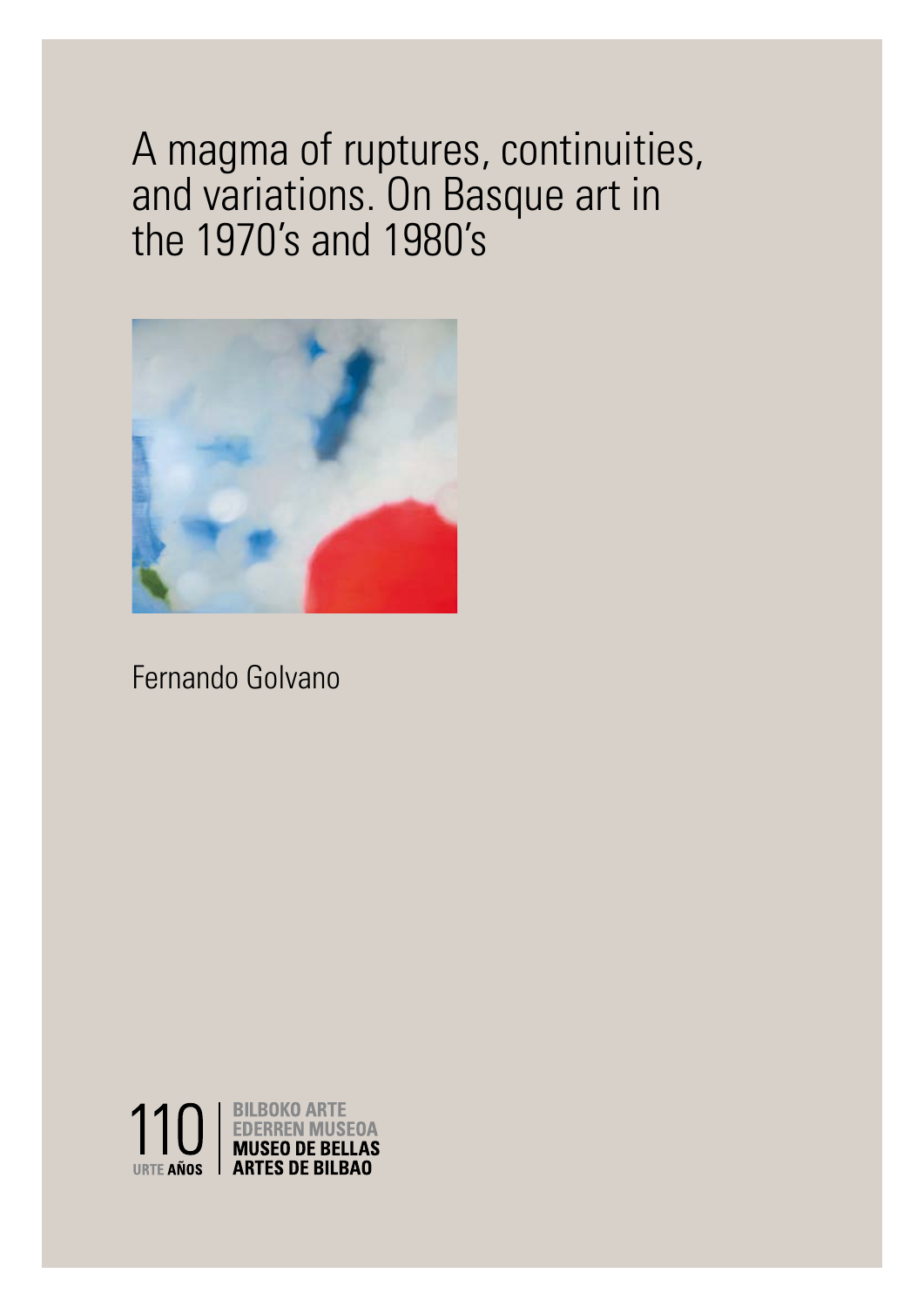This text is published under an international Attribution-NonCommercial-NoDerivs Creative Commons licence (BY-NC-ND), version 4.0. It may therefore be circulated, copied and reproduced (with no alteration to the contents), but for educational and research purposes only and always citing its author and provenance. It may not be used commercially. View the terms and conditions of this licence at http://creativecommons.org/licenses/by-ncnd/4.0/legalcode



Using and copying images are prohibited unless expressly authorised by the owners of the photographs and/or copyright of the works.

© of the texts: Bilboko Arte Ederren Museoa-Museo de Bellas Artes de Bilbao, 2018

#### **Photography credits**

© Archivo Eduardo Chillida: p. 8.

© ARTIUM de Álava. Vitoria-Gasteiz. Gert Voor in´t Holt: p. 28.

© Bilboko Arte Ederren Museoa-Museo de Bellas Artes de Bilbao. Library. Photography: Juantxo Egaña: pp. 11 (left), 23.

© Colección Maru Rizo: p. 15.

Courtesy Esther Ferrer: p. 20.

Courtesy Fernando Golvano: pp. 5, 11 (right), 13 (left).

Courtesy Fundación ICO, Madrid. © Photography: David Serrano Pascual: p. 31.

Courtesy Txomin Badiola. © Photography: Juan Uslé: p. 27.

© Fundación Museo Jorge Oteiza, Archivo: p. 25.

© Fundación Sancho El Sabio Fundazioa: p. 13 (right).

Original text published in the exhibition catalogue:

Después del 68. Arte y prácticas artísticas en el País vasco 1968-2018, 2018. pp. 49-83.

Sponsored by:

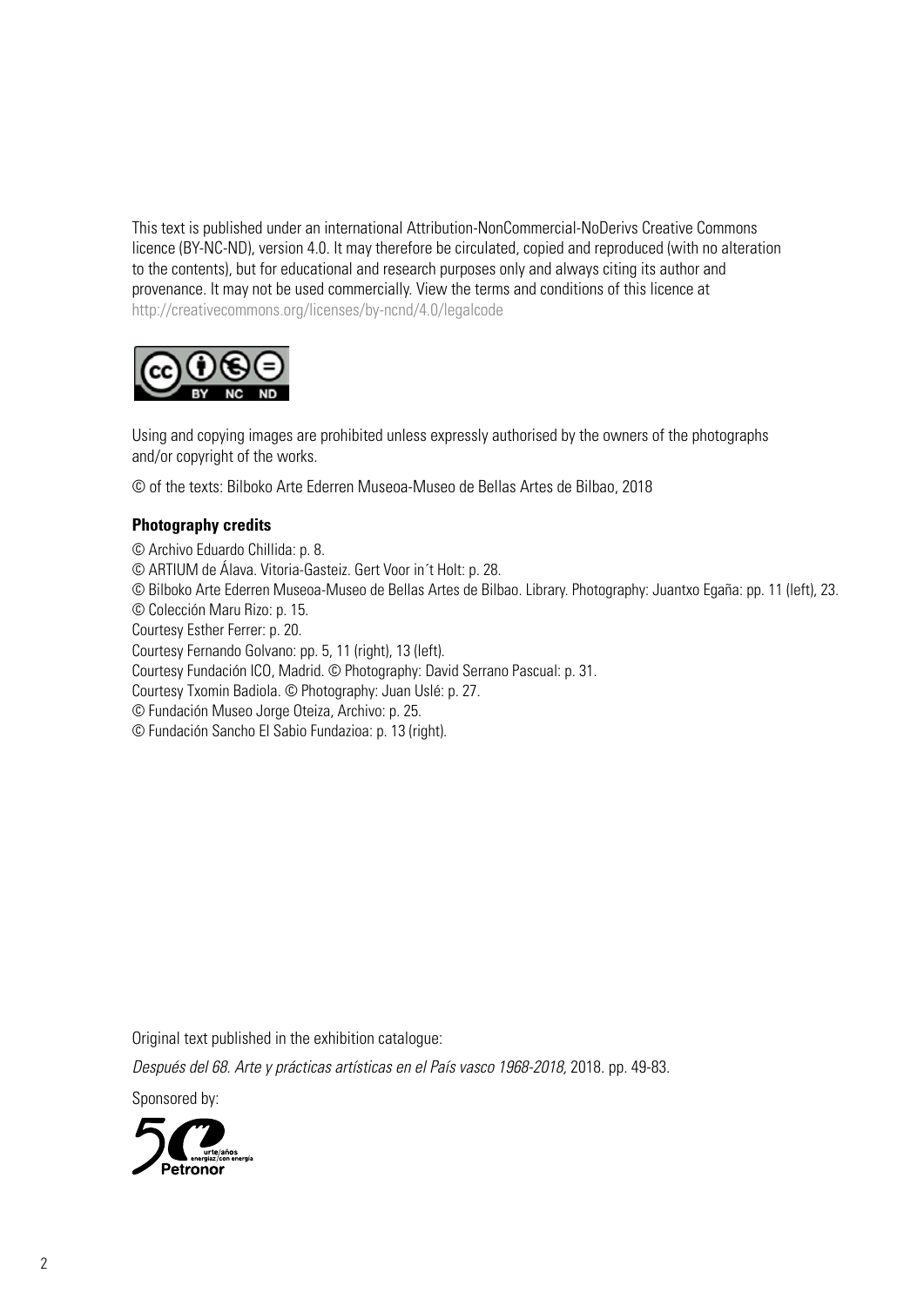S urveying half a century of art in the Basque context enables us to compare the modern emergences and transitions, recurrences and ruptures of a period laced with disparate phenomena and times. Given that historical events are magmatic in nature and impossible to interpret in a univocal way, this should also be borne in mind when "historicizing" a segmented history of artists and works from a period of genuine upheaval, as the one between 1966 and 1985 is recognized as being: from the manifesto of the Gaur group to the presentation of the show entitled *Mitos y delitos* (Myths and Crimes), which conferred visibility on other critical modulations of the theory and practice of art. A simultaneous, tumultuous bevy of transitions appeared in this period defined by a modernity which, after the truncated experience of the emerging avant-gardes in art and culture in the early decades of the 20th century, was revived a bit late but soon showed its own array of crises, anachronisms and paradoxes. It is common knowledge that the boundaries between historical periods are diffuse and porous, and that sometimes they take on a unique interdependence, a specific complexity, such as in the case of the Basque Country and Spain during the period from 1975 to 1985, which was a border period between two decades. In this genuine *kairos* of multiple emergences, the modern condition and the seeds of the post-modern outgrowth coexisted amidst jubilant or problematic passages and returns concerning culture and the arts: in a brief historical period, the modern and the contemporary coexisted in an unheard-of, contentious way. For example, the Pamplona Encounters (1972) perfectly embody this intersection and its amalgam of situations. Oteiza, Chillida, and Ibarrola, who had been contributing substantially to the revamping of modern art and its connection to the international scene since the 1950's, would become the main inductors of this new web of artists, without all the various fleeting groups determining their formidable creative careers. In retrospect, art in the 1970's and 1980's could be perceived as a landscape which never ceased to transform depending on the vantage point chosen, and which gradually took shape through passages among generations, practices, poetics, appropriations, ruptures and continuities, and shaded area.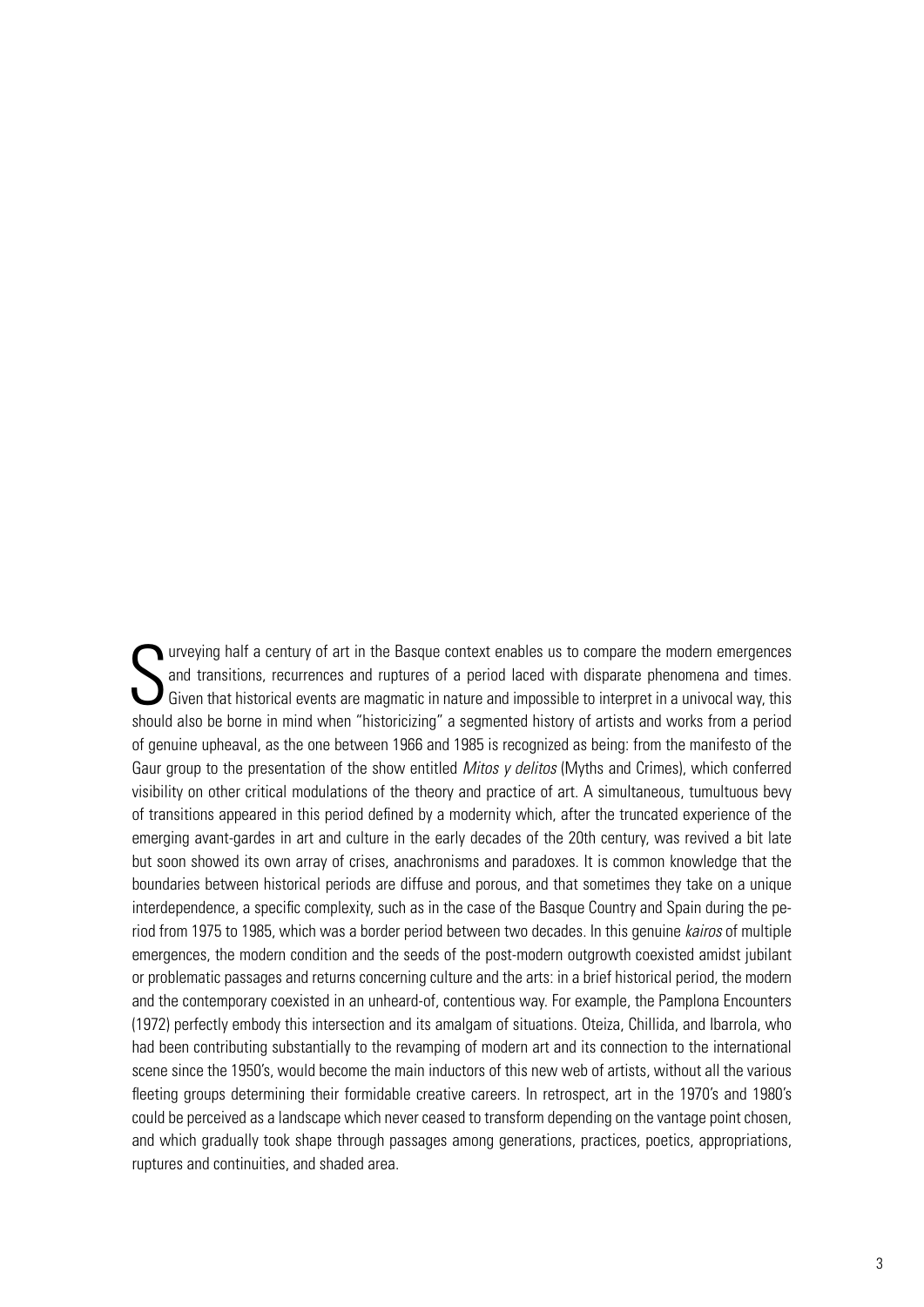Before attempting an examination of Basque art from this period, I should issue a preliminary caveat: this publication compiles four critical viewpoints on the last 50 years in Basque art. To avoid excessive overlapping, we were invited to examine different periods; however, given that the thresholds between periods (whether they refer to those associated generically with decades or other time sequences or with certain currents and artistic practices) and their interpretation are nonetheless controversial, some repetitions or juxtapositions of the aspects that Francisco Javier San Martín or Peio Aguirre have discussed are inevitable. The arts from those years cannot be addressed without some kind of genealogy from the previous period or without discussing their subsequent offshoots. On the other hand, how can we limit artists to a specific timeframe when their poetics and practices change or transcend this time limit? It is common knowledge that artistic careers extend beyond specific periods, including decades. For example, Amable Arias actively participated in the genesis and development of the Gaur group between 1965 and 1967. However, his most important and experimental works came between the mid-1970's and his death in 1984. The same could be said of Esther Ferrer, who participated in the actions of the ZAJ group starting in 1967 (the work shown in this exhibition dates from 1968); however, her individual career became particularly prominent starting in the mid-1970's with her performance Íntimo y personal (Intimate and Personal, 1977), and in the ensuing decade, when she started her series *Autorretratos en el tiempo* (Self-Portraits in Time, 1981-1999).

#### 1. The 1970's: A turbulent landscape

The second half of the 1960's was brimming with international ruptures and events, including those of 1968. Indeed, an entire rebellious mythology, primarily for European culture and politics, is associated with that year. May of '68, which shook up Paris and other French cities, became the prime emblem of a heteroclitic series of events that year, including most prominently the democratic revolution in Prague, the student uprising in Mexico City which ended with the murder of students and civilians in the Plaza de las Tres Culturas, the cultural and student dissidence in Berkeley and Berlin, and the Vietnam War protests which spread through different countries. Despite the controversy which still persists regarding the meaning of this upheaval, it is an accepted commonplace that it was a colossal collective outpouring (presided over by the slogan "The power of imagination"). In the words of Michael Löwy, the spirit of '68 was a Molotov cocktail comprised of different ingredients, among which he highlights a collective imaginary which he defines as "revolutionary romanticism," given that it associated subjectivity, desire, and utopia in its protest against the very foundations of modern industrial/capitalist civilization.<sup>1</sup> The promise embodied in the celebrated slogan "Let's be realistic, let's ask for the impossible" was manifested as the yearnings of a collective enthusiasm as performative and transformative power. However, except for a controversial memory of the political culture and some artistic practices, little remains from that tumultuous time, although perhaps the desire for "togetherness," as Blanchot posits, to invent other forms of emancipation and community. In the 1960's, European artists with formal ruptures incorporated unheard-of stances, other slogans, and critical poetics such as the one revealed by Mario Merz in the piece *Che fare?* (What To Do?, 1968). This artistic and political interrogation spread to different contexts in the ensuing decades, and new nexuses were invented to update the yearning for "togetherness" and the intent of what to do. Certainly, that desire to create community through the encounter of singularities was also expressed in other ways in our own local cultural, social, and political milieu, which—so close to and yet so far from that upheaval—was conditioned by the

<sup>1</sup> Michael Löwy. "El romanticismo revolucionario de Mayo del 68", in *RUTH*, 2008.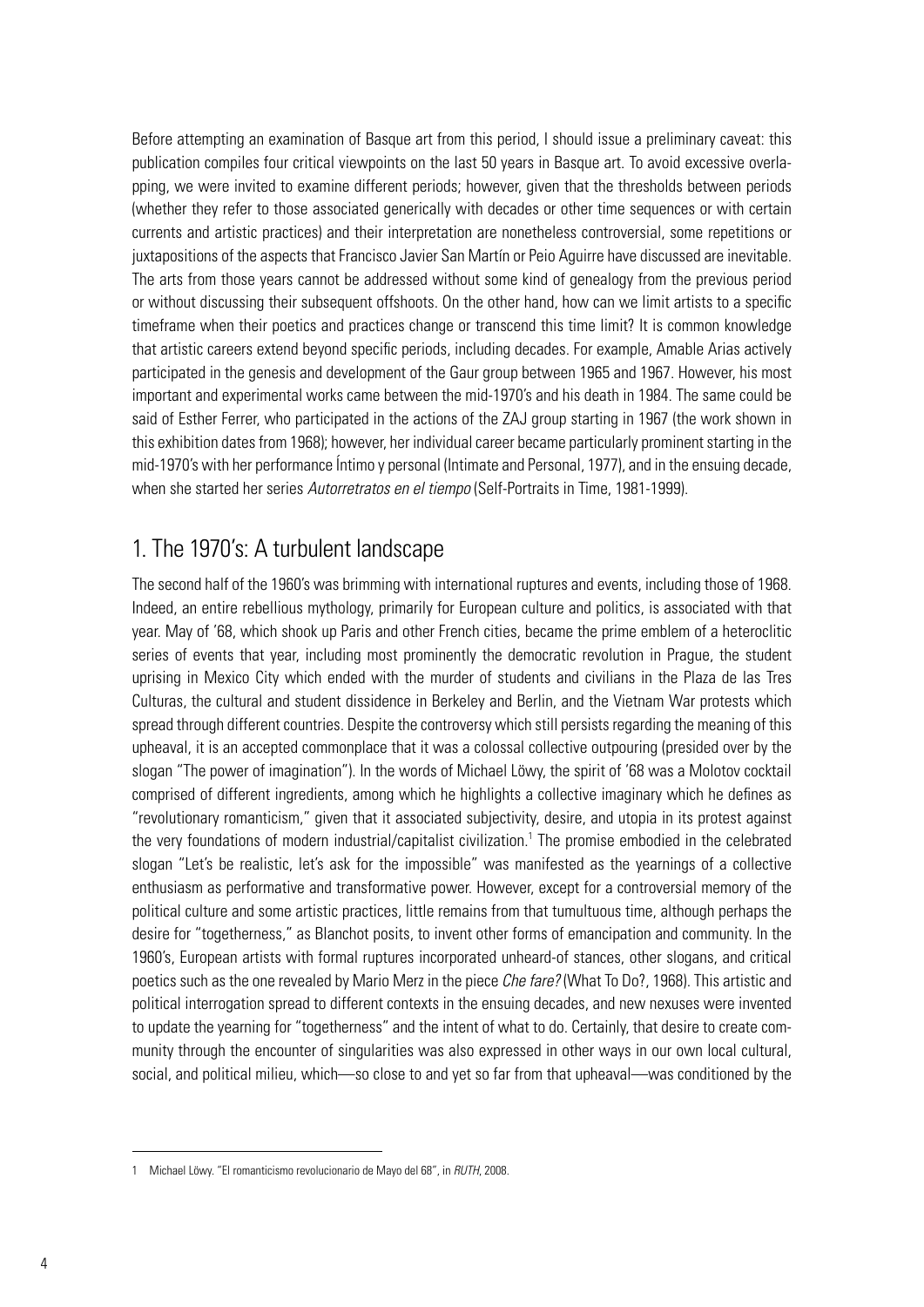

Cover of the calendar of the Basque pro-amnesty organisation Gestoras Pro-Amnistía, 1977

continued existence of the Franco dictatorship. However, new practices of protest and political and cultural dissidence would emerge in a magmatic, lacunar way (with a combination of legal and underground routes). Art and culture plunged into political action to demand freedoms. With lights and with ominous shadows (1968 is also the year of ETA's first deadly attack), our history is riddled with events which can be judged in different ways, even in the specific realm of the arts, and whose meaning also entails a creative act. In 1970, at the Culture Gallery of the Caja de Ahorros de Navarra (Pamplona), Pedro Osés and Juan José Aquerreta presented a series of works entitled *Mayo 68* (May 68, 1968-1969), where they recreated a visual form as memory and empathy with the French uprising.

The turbulent 1970's produced a magma of plural dissidences against the Franco regime and in favour of a future democracy; nevertheless, the differences between reformist and rupturist alternatives were magnified in the middle of that decade. The unique peculiarity of this tumultuous period can be seen in two main aspects: the first is the shift from the dictatorship to a parliamentary democracy, which is a dense, complex historical milestone; and the second is the accelerated expression of a collective enthusiasm—a form of the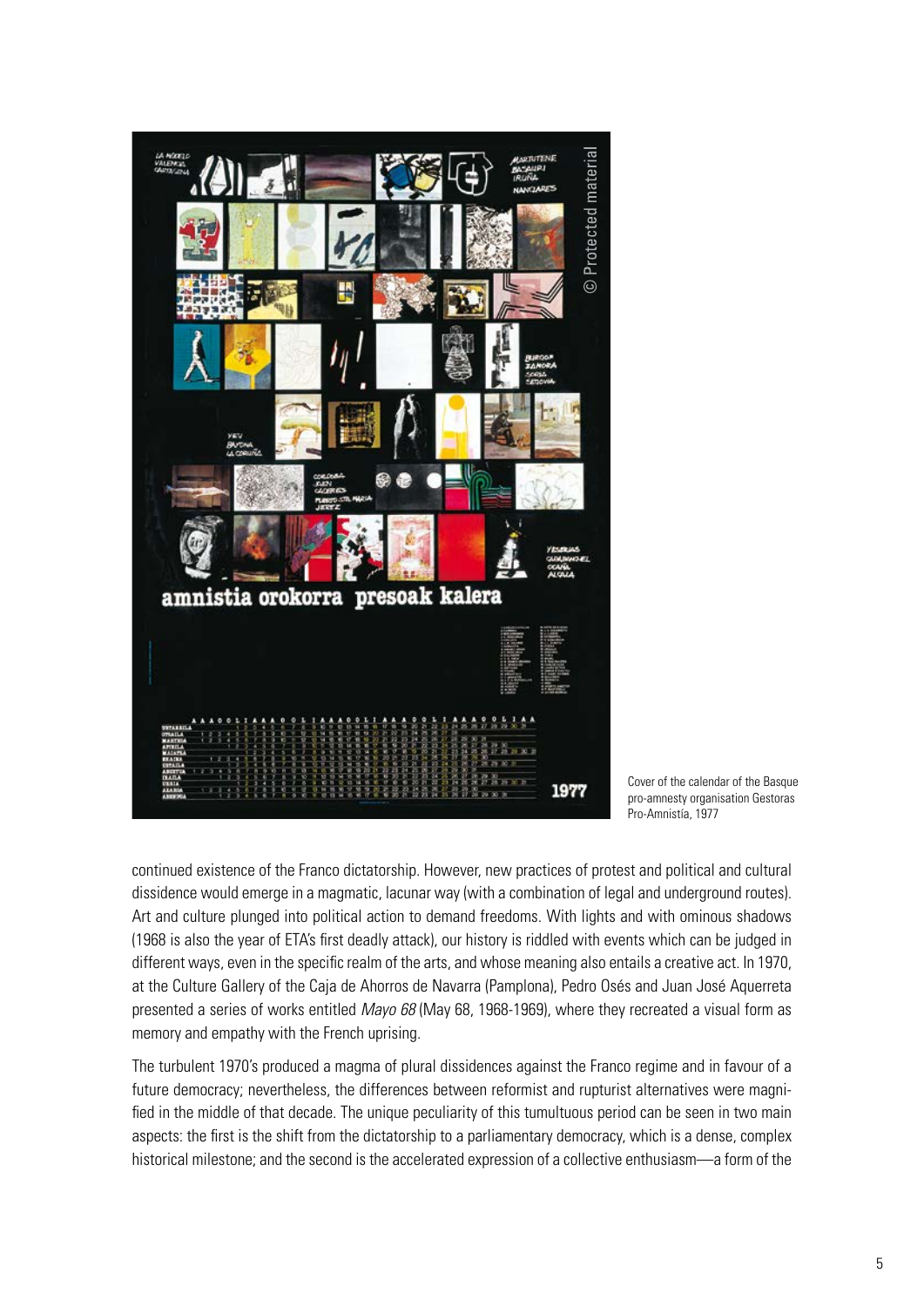future of a dream—which would mobilize political, cultural, affective, and aesthetic predicates enmeshed in a yearning for freedom, which was in turn sublimated by diverse and contradictory meanings. I have defined that magma of artistic practices and actions which merged the contemporary and avant-garde with popular culture as a unique "heteroclitic action."<sup>2</sup> In those tempestuous years, creative and dissident action seemed capable of magically suspending the real. The power of the imagination to make worlds was perceived with unheard-of power. The experience of that decade has been melancholically recalled by Bernardo Atxaga: "I could see all of those irretrievable days / posing like a flock of imaginary birds."3 In the Transition which started in 1976 after the death of Franco, artistic and cultural action took on a creative protagonism in the production of symbolic forms and agitprop for a variety of causes which projected collective, identity-based, and emancipating significations. However, other imaginaries also emerged in the wake of a utopian, redemptive rhetoric which mystified exclusionary or totalitarian projects. There was a surfeit of political voluntarism and sectarian ideology, along with a host of fair aspirations which participated in the political and cultural atmosphere of those years. The political urgencies of the situation fostered a fluctuation of implications between the arts, pro-Basque culture—inherited and to come—and democratic culture in a conglomerate of urgencies and dissidences. A peak in this collaboration between the agitprop format of the day was the publication of a calendar in 1977 calling for a general amnesty, which reproduced works by the most outstanding artists. Oteiza, Chillida, Ibarrola, Basterretxea, Amable Arias, Balerdi, and Zumeta, among others, would implicate their artistic practices and political commitments in different ways. On the one hand, each artist's independent sphere of creation and experimentation revealed a keener interest in taking a stance on the reality of the day by making their political leanings explicit. On the other, they contributed to creating and disseminating a social imaginary for a variety of mobilizations.

Oteiza remained the most prominent referent in the 1970's, and even though he had justified his departure from sculpture in 1959, he remained focused on investigation in his chalk laboratory and in the development of interventions in urban planning and architecture, as well as events and debates on cultural policy. He was involved in writing essays and poetry, yet he also sporadically made new sculptures as well, like *Navarra como laberinto* (Navarra as Labyrinth, 1972) and *Estela funeraria señalando la proximidad de la central*  nuclear de Lemóniz (Funeral Stele Showing Proximity to the Lemóniz Nuclear Power Plant, 1973).<sup>4</sup> He chose several pieces from his chalk laboratory to carve in a larger size. The title leaves no doubt as to his political aim. At the same time, he developed a protean dedication to writing essays on aesthetic, linguistic, and anthropological issues, and on poetic writing. However, almost every initiative and project was always accompanied by the shadow of failure. In such an agonizing time as that, Oteiza posited a "Proyecto de escuela militar de artistas vascos" (Project of a military school of Basque artists, 1975), whose objectives were

<sup>2</sup> See Fernando Golvano. "La acción heteróclita : notas sobre el irrepetible calidoscopio creativo y disidente de los setenta en Euskadi", in *Disidentziak oro : poetikak eta arte ekinbideak euskal trantsizio politikoan = Disidencias otras : poéticas y acciones artísticas en la transición política vasca.* (Exhibition catalogue, Koldo Mitxelena Kulturunea, Ganbara Aretoa). Donostia-San Sebastián : Gipuzkoako Foru Aldundia, Kultura Zuzendaritza Nagusia = Diputación Foral de Gipuzkoa, Dirección General de Cultura, 2004, pp. 11-45. Likewise, in a more fleshed out manner, in the publication of the show I curated: *Laboratorios 70 : poéticas, políticas y crisis de la modernidad en el contexto vasco de los setenta = 70eko hamarkadako laborategiak : poetikak, politikak eta modernitatearen krisia hirurogeita hamarreko hamarkadako Euskal Herrian*. (Exhibition catalogue). Bilbao : Sala Rekalde Erakustaretoa, 2009.

<sup>3</sup> Bernardo Atxaga. "Un explorador cansado", in *Nueva Etiopía : conversaciones, poemas y canciones.* Madrid : Galería Detursa, 1996, p. 54. It was first published in Basque: "Esploradore nekatu batek zer ikus lezake", in *Etiopía.* Bilbao : Pott, 1978.

<sup>4</sup> In a catalogue of the show in the Txantxangorri gallery (Hondarribia, 1974), Oteiza expresses his commitment: "We are left with a single objective which interests all of us and one that is urgently concerning; I think that it is our physical defence (nuclear power plants whose location and future is the same: the desert), defence of the land, ecology, and our country."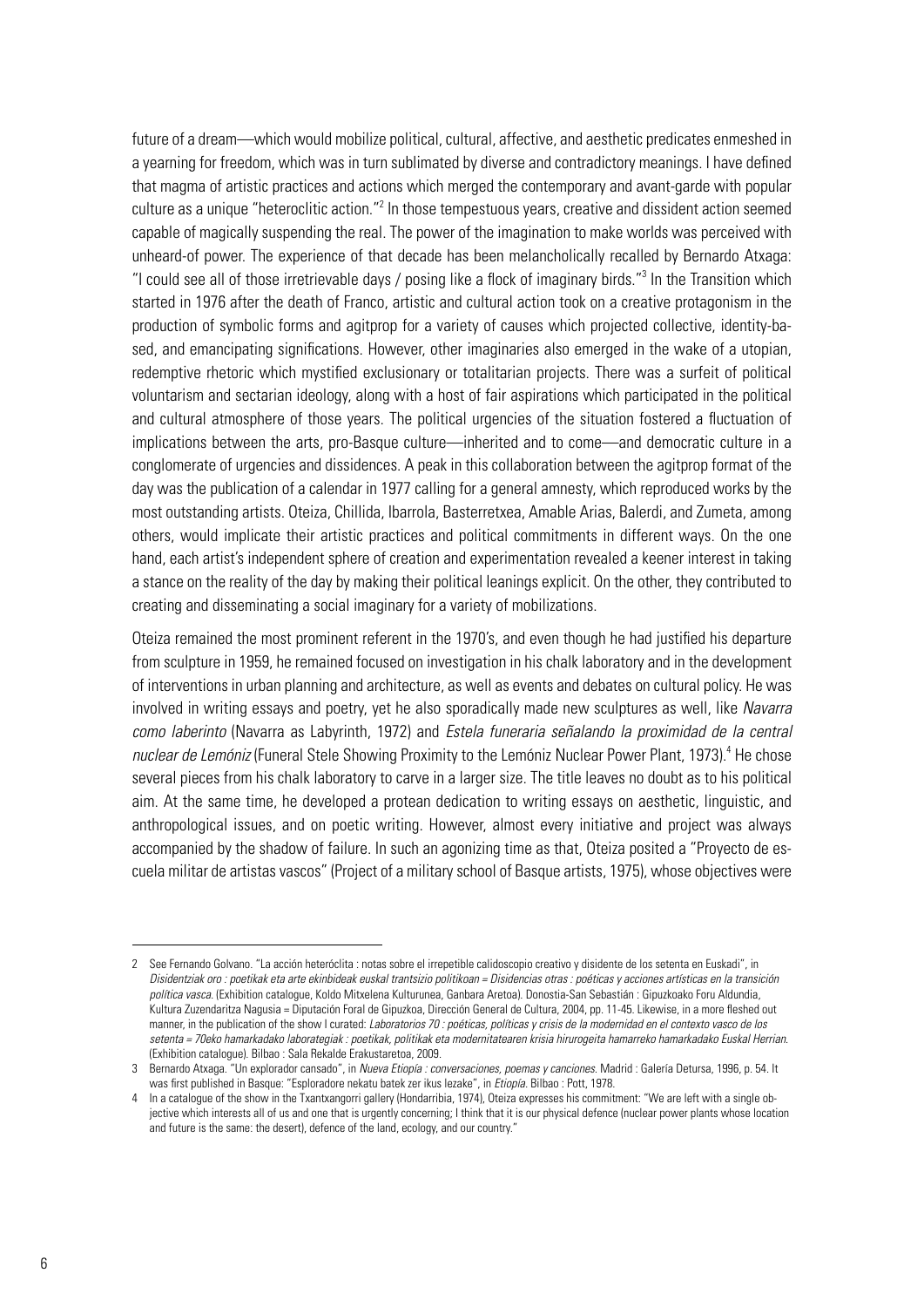"cultural, but as urgent operations."<sup>5</sup> It should come as no surprise, then, that within this context antagonistic towards the dictatorship, Oteiza created his *Retrato de un gudari armado llamado Odiseo* (Portrait of an Armed *Gudari* (warrior) Called Odiseo, 1975) based on one of his metaphysical boxes, a variation on the *Homenaje a Mallarmé* (Homage to Mallarmé, 1958). It could be said that *Odiseo* is a self-portrait of a heroic artist in the Basque avant-garde. In 1990, Oteiza commented that this sculpture is "the most important sculpture of our late avant-garde in contemporary art" within Spain. He believed that it should be made part of the permanent collection of the Reina Sofía and displayed near *Guernica*, since "unquestionably it is the work with the most historical sense and dignity that deserves to be placed near *Guernica*, with which it is related by the same theme of its approach, as is obvious in its title."6

Eduardo Chillida, in turn, also made a piece that he entitled *Gudari* (Warrior, 1974) with a commemorative aim related to the figure of the resisting Basque soldier in the Spanish Civil War, yet without the nationalist connotations of the present or Oteiza's pretensions of avant-garde self-representation. Keeping step with the political culture of those years, he got involved in works which became echo chambers of the social imaginary significations that were in vogue. For this reason, he designed several of the most prominent logos in dissident culture, such as the one for the antinuclear movement (1974) and the pro-amnesty advocates (1975). Likewise, in his actions restricted to formal inquiry, his graphic series *Euskadi I-IV* (1975-1976) and *Enda I-VII* (1979) recreate a visual and identity-based image of a Basque Country under construction. Among the screen-printed posters that he made, *Para el hombre, por los derechos humanos* (For Man, On Behalf of Human Rights, 1980) stands out. At the same time, Chillida continued inquiring into a kind of sculpture that embodied formal tensions harking back to informalism, geometric abstraction, and Oriental calligraphy. He also drew from new materials like weathering steel and concrete. In 1977, *Peine del viento* (The Comb of the Wind) was unveiled in San Sebastián, a true public crossroads between art and nature, between an artistic and an architectural intervention (by Luis Peña Ganchegui), between artwork and public.

Agustín Ibarrola developed a dissident imaginary aimed to defend the working class and culture. His fists, interlinked working-class figures sublimated into a common body for mobilization, are totally recognizable, along with his graphic series from the 1970's which he had started in the previous decade called *Paisajes de Euskadi* (Landscapes of the Basque Country), some of which incorporate references to Picasso's *Guernica*. His *Ceras* (Crayon Works) series and woodcut prints made in the 1970's use a formal economy to summarize a streamlined synthesis of an expressionistic figuration and critical abstraction, and they serve as an atlas of the visual manifestos in favour of the working class and the mythicized rural world.

Dionisio Blanco closely resembled Ibarrola in the way he intertwined art and society; he participated with Ibarrola in Estampa Popular and was likewise censured from the Pamplona Encounters (1972). In the 1970's, Blanco developed a mixed figuration with different realistic legacies. Through elementary lines in his drawings and a contained lyricism in his use of colour, he allegorically depicted solidarity with anonymous figures who were suffering by being deprived of their rights or from repression. His work *Represión* (Repression, 1975), included in this show, is exemplary of his formal and ethical choices.

<sup>5</sup> Oteiza, Fundación Museo Jorge Oteiza, Archivo, document, record 9447.

<sup>6</sup> Oteiza, Fundación Museo Jorge Oteiza, Archivo, document, record 15088.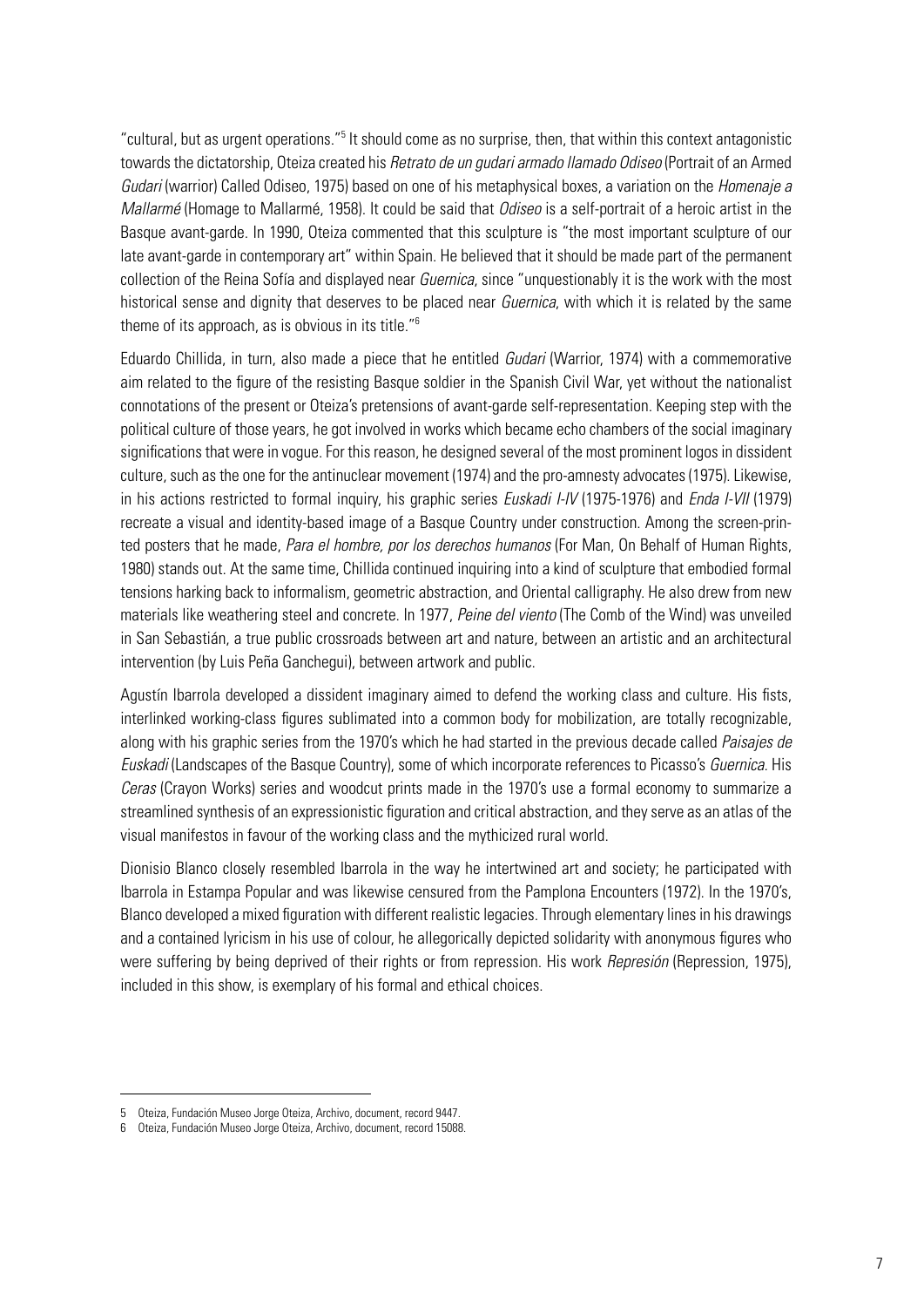

Eduardo Chillida *Gudari* (Warrior)*,* 1974 Weathering steel.185 x 146 x 107 cm National Gallery, Berlin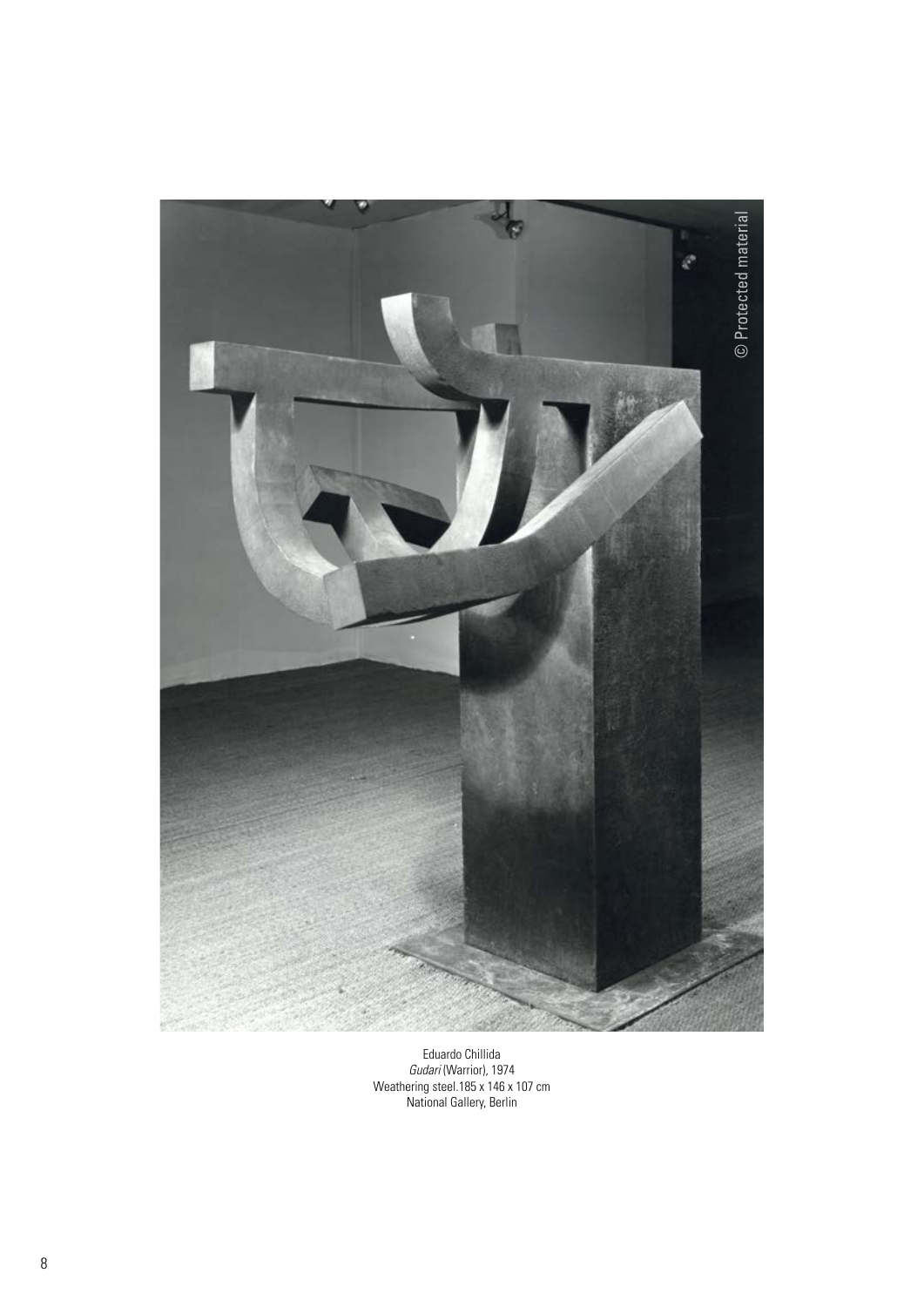Néstor Basterretxea was very actively involved in creating the nationalist identity-based universe, either from his own artistic practice—the documentary *Ama Lur* (1966-1970) made with Fernando Larruquert; his *Serie cosmogónica vasca* (Basque Cosmogonic Series, 1972-1977) sculptures carved in oak with the goal of conferring a mythical, ancestral imaginary that emerged from reading the essay *Mitología vasca*  (Basque Mythology) by the ethnographer José Miguel de Barandiaran, which updated a collective identity under construction;<sup>7</sup> and the monuments dedicated to the historical memory—or from poster design for the *Aberri Eguna* (1976), the *Bai Euskarari* (1978) and other cultural and political initiatives. The sculpture *Izaro* (1983), which presides over the Basque Parliament, was the corollary to this yearning to create emblems for a nationalist-tinged collective identity. Other younger sculptors, such as José de Ramón Carrera and José Ramón Anda, also took an interest in representing nationalist symbols like the idea of the *Zazpiak bat*: with this same title, the former made an abstract piece in aluminium (1962-1970) and the latter created a set of wooden prisms (1978). Remigio Mendiburu was strongly committed to the exaltation of popular culture—*Txalaparta* (1961) was his most representative sculpture in the 1960's—and the symbolic universe associated with the telluric-mythical. He designed the baton used in the Korrika race in favour of the Basque language. In the period 1973-1978, Rafael Ruiz Balerdi implemented an innovative pedagogical commitment in the public schools in Andoain and Lasarte and contributed to the *euskalzale euskara* movement. He also occasionally participated in the agitprop from the pro-amnesty crusade and painted murals for the communist movement. Furthermore, he was one of the artists who was the most heavily involved in promoting the cultural weeks in the mid-1970's, which favoured encounters between artists and other cultural collectives in numerous towns around the Basque Country. José Luis Zumeta was another artist who belonged to the Gaur group and who most prolonged his collaboration to the emerging *Abertzale* (nationalist) culture: he designed posters for the mobilization in favour of Basque language and for the assemblies and festivals of the Ez Dok Amairu group (for example, *Ikimilikiliklik* in 1976) as well as record covers for Mikel Laboa, starting with the celebrated *Bat-Hiru* (1974).

Other institutions joined the art landscape by training the new generations: the 1970 opening of the official academic programs at the Escuela Superior de Bellas Artes of Bilbao became the embryo of the future and much-needed Fine Arts Faculty (EHU-UPV), which opened in 1978.<sup>8</sup> However, this project could not avoid sparking controversies, which were almost always triggered by Oteiza: counter to the academic and disciplinary conventions, he postulated—as he had set forth in *Quousque tandem...!* (1963)—the creation of an Instituto de Investigaciones Estéticas Comparadas (Institute of Comparative Aesthetic Investigations) where training, research, and practice could transcend the conventional disciplines to generate encounters among the arts.

In the 1970's, primarily in Bizkaia, a sequence of events and ephemeral groupings catalyzed the yearnings and aims of the heterogeneous Basque art scene. A younger generation than the members of the Basque School groups took over in their attempt to assert artistic and political stances; to do this, the manifesto became a necessary action which associated them with a memory of the avant-gardes, both nationally and at home. Javier Urquijo became the mentor of the New Abstraction group<sup>9</sup> (Bilbao, 1969-1974), the defender of

<sup>7</sup> Through different means, Basterretxea's project also had affinities with the projects of Oteiza and Mendiburu in this identity-based *telos* which paradoxically coexisted with an avant-garde and modern practice that inquired into the forms and missions of art. The most ancient memory becomes a future memory; mythical imaginaries are translated into modern statuary; the phantasmagorical becomes corporeal.

<sup>8</sup> For an examination of the vagaries behind the genesis of the Fine Arts Faculty, the controversies around the model of art education, and its management model, see Javier Viar. *Historia del arte vasco : de la Guerra Civil a nuestros días, 1936-2016*, vol. II. Bilbao : Bilboko Arte Ederren Museoa = Museo de Bellas Artes de Bilbao, 2017, pp. 587-594.

<sup>9</sup> It did not maintain a stable group of member artists, and the majority chose to dedicate their professional work to artistic practice.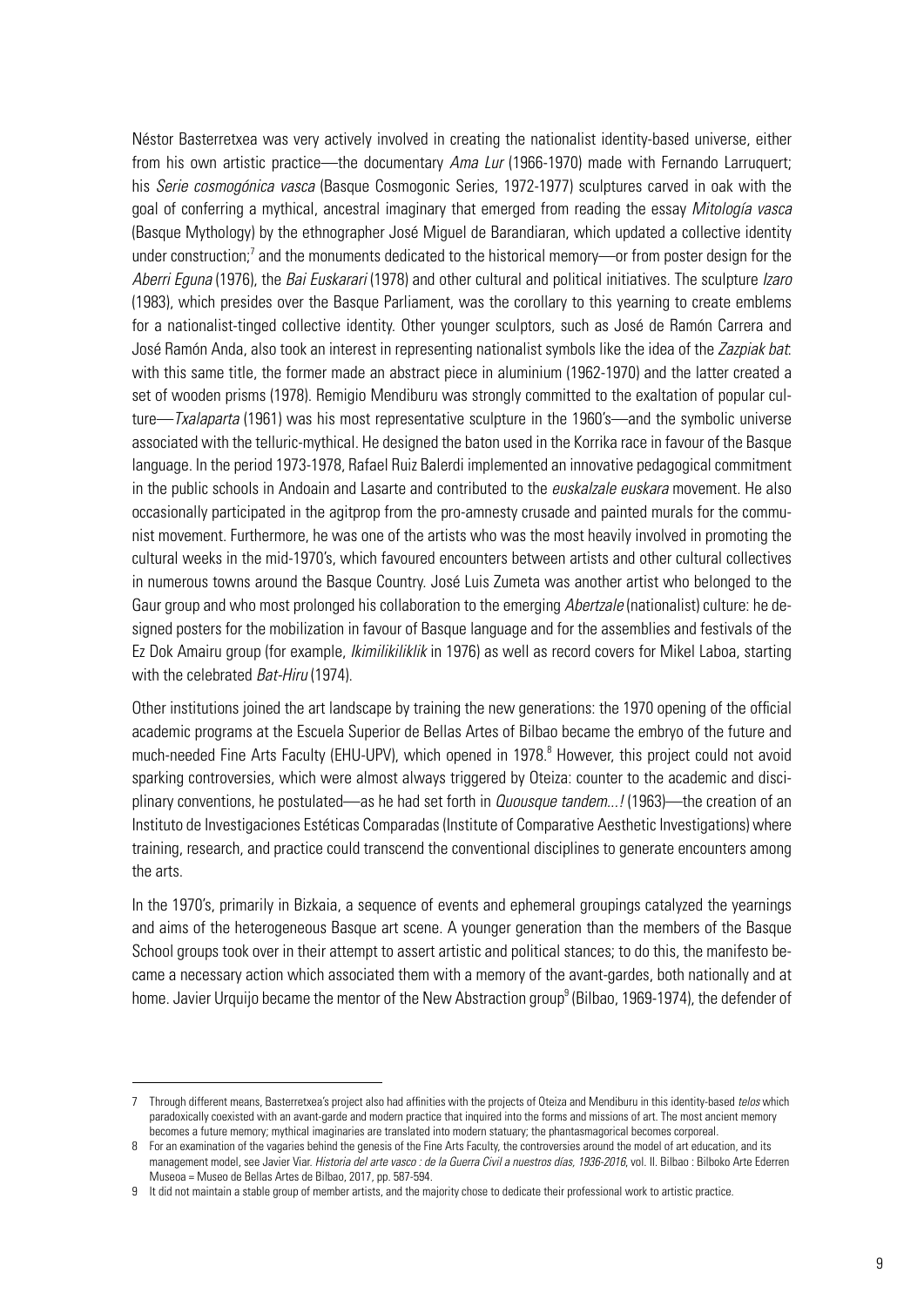abstract spatialism. Simultaneously, SUE emerged on the initiative of Morquillas, Mirantes, and López, and with them Brancas, Dol, Uriarte, and Urrutikoetxea. The manifesto written by Morquillas posited geometric abstraction as the group's referent. The humus which nurtured that initiative came from the informal encounters created by the Grises gallery and in the lectures that José Luis Merino held at the Athenaeum of Bilbao. ZUE was founded by splitting off from SUE and was a new group without the participation of Morquillas but with artists associated with the Communist Party of the Basque Country. From ZUE, Mirantes organized two exhibitions, namely *ZUE* 2 and *ZUE 3*, which featured different artists. In this fleeting effervescence, other groups like Indar joined the scene in 1970's, with some survivors from the previous groups.

The *1st Fine Arts Show* of Barakaldo (1971), curated by José María Moreno Galván, Santiago Amón, and Enmanuel Borja, which sought to showcase contemporary Spanish and Basque art, enlisted Oteiza's participation. The curators' approach was questioned by several assemblies of Basque artists.<sup>10</sup> For the second edition of this show (1973), the City Council selected a collegial group of curators, including Basterretxea, Morrás, Ibarrola, and Ortiz del Elgea, to choose the Basque artists; however, old and new rifts among artists and with the institutions jinxed the continuity of this event. Between these two editions, the Pamplona Encounters (1972) were held, whose significance and importance were not properly grasped at the time. Envisioned and overseen by two creators, Luis de Pablo, who was in charge of the experimental music laboratory Alea, and José Luis Alexanco, who was associated with the Centro de Cálculo (Calculation Centre) of the Universidad Complutense, the encounters prioritized the action arts or intermediate art without limiting it to the Western artistic tradition. Under the sponsorship of the Huarte family, and with the collaboration of the Pamplona City Council and, to a lesser extent, the Provincial Government, it called on public participation "in the artistic act." With regard to the works, it made the ambiguous call for them to "be a real mirror of the time in which they are fated to exist."<sup>11</sup> The family's patronage, and particularly the contributions of Juan Huarte, was decisive to the production and dissemination of works by Oteiza, Chillida, Sistiaga, and Balerdi. X Films and the magazine *Nueva forma* were other platforms for experimentation and inquiry into art in the 1970's which were also cultivated with Huarte's patronage. Contemporary music, action art, happenings, visual poetry, and other new artistic practices from the European neo-avant-gardes in the 1960's came upon the incipient Spanish art and found a presence in the local scene through the *Arte Vasco Actual* (Contemporary Basque Art) exhibition curated by Santiago Amón, in which Oteiza and Chillida were the stand-outs. The web of mistrust and suspicion among the promoters of the Encounters and the heterogeneous Basque art scene on the one hand,<sup>12</sup> along with the rifts among them on the other, ended in a new failure: Chillida withdrew his works before the show opened, alleging that he had been plagiarized by other artists; Ibarrola and Arri did the same in solidarity with Dionisio Blanco, whose work had been censured; likewise, the presence of artists from Navarra was marginalized. That attempt at a Basque show collided—with just a handful of exceptions—with the experimental, neoteric tone that ran through that unique artistic event and which, in

<sup>10</sup> Assemblies of Basque artists and students of the Escuela de Bellas Artes wrote a manifesto in which they called for the creation of local institutions, a new social status for artists, and a reform of art education. That document and others from the period can be found in María José Arribas. *40 años de Arte Vasco, 1937-1977 : historia y documento*. San Sebastián : Erein, 1979.

<sup>11</sup> Luis de Pablo ; José Luis Alexanco. *Encuentros = Rencontres = Meetings = Treffen = Incontri : Pamplona, 26.VI - 3.VII*, 1972. (Exhibition catalogue). Madrid : Alea, 1972.

<sup>12</sup> With Oteiza's support, a group of artists gathered in the Escuela de Deba set forth minimum requirements to participate in the Encounters: "1. The opening of a venue for cultural information and management of artists from Navarra in Pamplona, a center which would be organized and run by the artists from Navarra in conjunction with the Basque artists. 2. The cession of the materials used in these encounters in duplicate, one for this centre and another for the Escuela de Arte de Deba. 3. Subsidies for both centres. 4. The guarantee of the organization's active participation in all future Encounters in Pamplona" (María José Arribas, *op. cit.,* 1979, p. 194).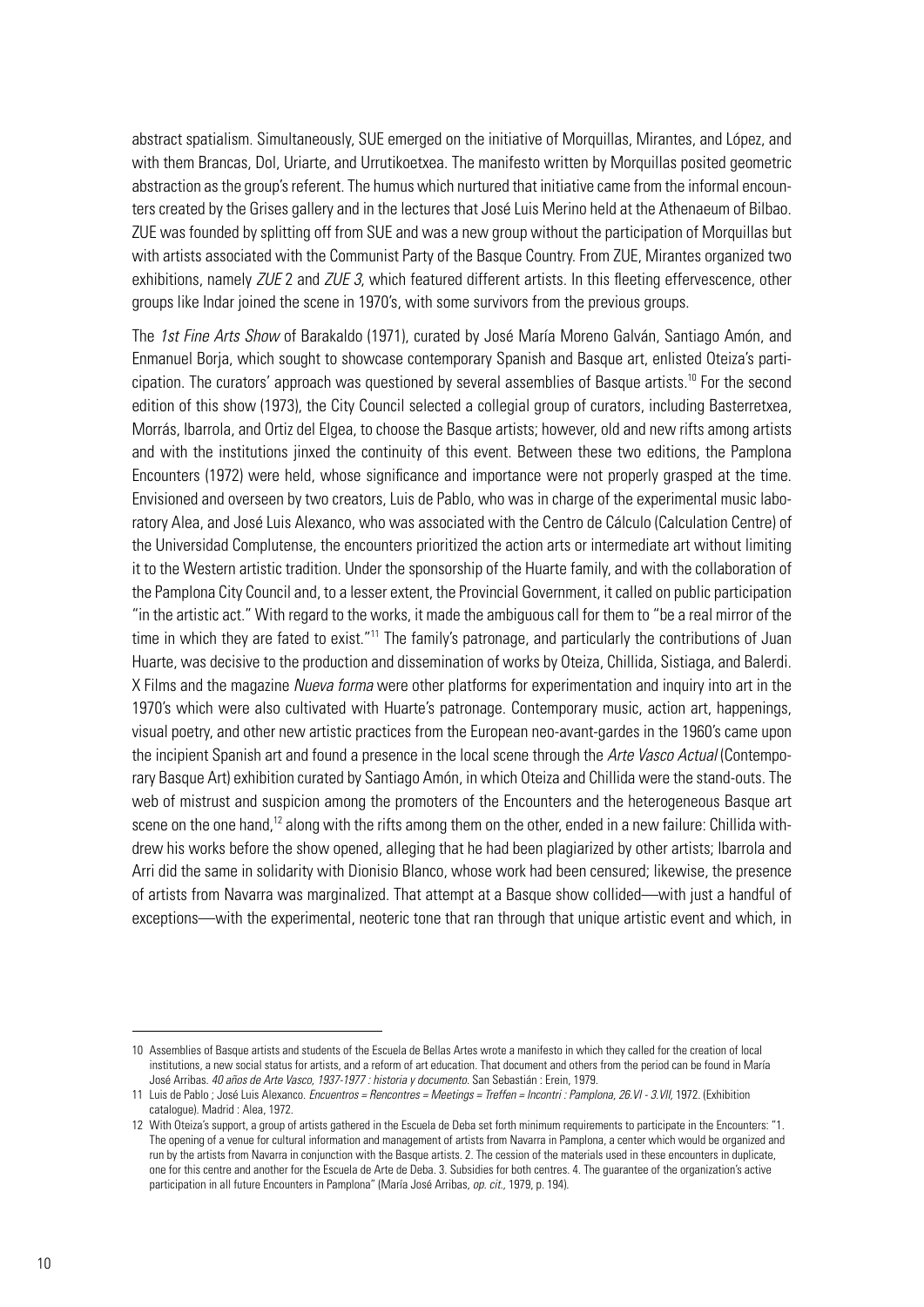

Poster from the exhibition *Arte Vasco Actual* (Contemporary Basque Art) organized on the occasion of the 1972 Pamplona Encounters



Poster from the exhibition *John Cage / David Tudor*, organized on the occasion of the 1972 Pamplona **Encounters** 

the words of Pedro Manterola, "was totally incongruent with the plan of the Encounters."<sup>13</sup> Thus there were too many intertwined conflicts in an event which suffered from the incomprehension if not the active boycott of ETA and the underground anti-Franco-leaning dissidents, who disparaged the new artistic behaviours as elitist and avant-garde, just as a certain current of Basque artists did. Far from perceiving them as an opportunity to open up to the international scene and engage in a controversial dialogue with the new practices, the ideological sectarianism and mystification of popular culture led to an unfortunate discord. As Marchán Fiz observed, "if the Pamplona Encounters were trapped in the internal juncture of Spain from a political standpoint, they were virtually condemned to fail in advance from the artistic vantage point. Indeed, how to reconcile the environmental social realisms, no matter how epic they may have been, or the works which fell within the tradition of the artistic genres, even the modern ones, with proposals that left them behind?"<sup>14</sup> Furthermore, the sublimated Basque School did not seize on that opportunity to reaffirm itself but instead revealed the limits and paradoxes of its self-appointed name.

Other episodes of artistic groups with a purely political dimension included the Ikutze group (Bilbao, 1973- 1974), made up of José Ibarrola, Montxo Maoño, Elena Badía, Aurelio Garrote, Iñaki de la Fuente, Jesús Pastor, José Bayo, and Raúl Ortega. Their manifesto expressed their affiliation with the avant-gardes, but

<sup>13</sup> Pedro Manterola. "Encuentros y desencuentros", in *Los Encuentros de Pamplona : 25 años después.* Pamplona : Caja de Ahorros de Navarra; Madrid : Museo Nacional Centro de Arte Reina Sofía, 1997, p. 43.

<sup>14</sup> Simón Marchán Fiz. "La Escuela Vasca en el escenario del arte español de los setenta", in *Laboratorios 70 : po*é*ticas, pol*í*ticas y crisis de la modernidad en el contexto vasco de los setenta = 70eko hamarkadako laborategiak : poetikak, politikak eta modernitatearen krisia hirurogeita hamarreko hamarkadako Euskal Herrian*. (Exhibition catalogue). Bilbao : Sala Rekalde Erakustaretoa, 2009, p. 86.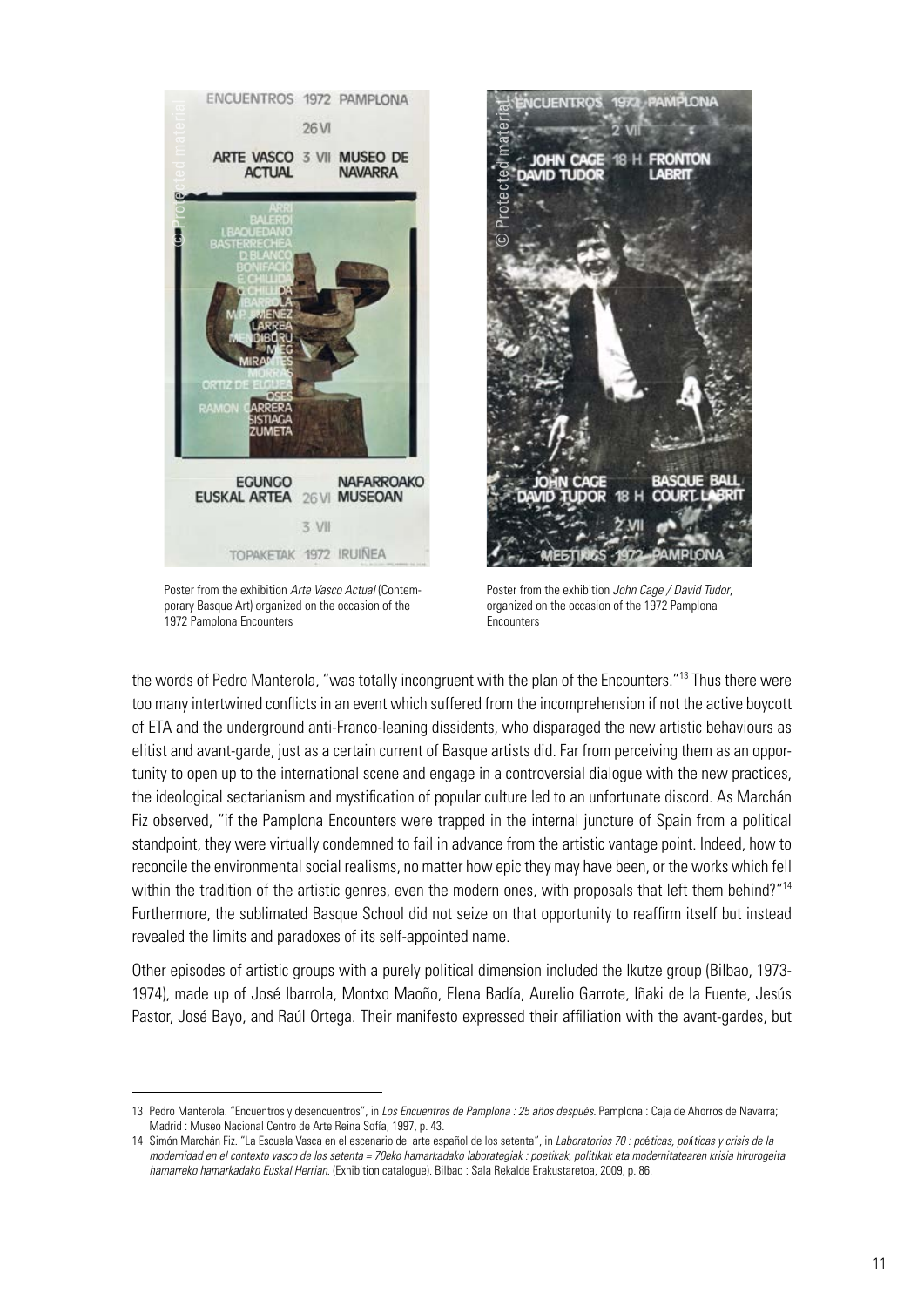without a normative zeal—their affinities fell within the legacy of the social realism of Estampa Popular—and they were critical of the cultural industry and the conventional art system. Likewise, the Taller de Aya (1975- 1986), spearheaded by the sculptor Reinaldo, was a social, communitarian, and pedagogical project which was aligned with Oteiza's postulates. In around 1977, with the addition of Xavier Laka and other artists, the experiment was extended to anyone who was interested in integrating artistic and life practices in an open, communitarian project.

The Basque participation in the Venice Biennale (1976) was also the subject of numerous internal complaints related to the show *Vanguardia artística y realidad social 1936-1976* (Artistic Avant-Garde and Social Reality 1936-1976), curated by Tomàs Llorens, Alberto Corazón, Manuel Valdés, and Rafael Solbes. The political Transition had hardly gotten off the ground, and participation in the Biennale was an alternative to the cultural policy that the dictatorship had pursued. The different anti-Franco opposition platforms engaged in an internecine battle for hegemony over the new artistic and cultural proposals. In the initial proposal for the Biennale, the presence of Basque artists was limited to Oteiza, Chillida, and Ibarrola. The first two and an assembly of other Basque artists rejected this proposal and demanded a pavilion of their own, with the support of anti-Franco political platforms and the provisional Basque General Council. The management of the Biennale did not even entertain the proposal, and an alternative event was organized by a Basque Country-Italy committee.15 Morquillas commemorated that frustrated attempt with acerbic melancholy: "The assemblies of the taverns of Gros to decide on the models of participation in the Venice Biennale were the swansong and raven song. The starting gun in the race to flee from the reaper's scythe. The death certificate, unofficial and definitive, of the groups in the Basque School. By then, everything was derivative."<sup>16</sup> The complaints regarding the 1972 Encounters re-emerged with new factors at stake. Marchán Fiz has claimed that the conflict around the Biennale was yet another milestone in a series of disconnects between Basque art and the Spanish art "with which it was obviously related, if we bear in mind the Basque artists' insertion in the Spanish scene since the Civil War."17 He lists other events in which Basque art was also sidelined: the exhibition entitled *Antes del arte* (Before Art, 1968) and the series *Nuevos comportamientos artísticos* (New Artistic Behaviours) held at the German Institutes of Madrid and Barcelona (1974).

The Fine Arts Faculty was launched in 1978 and did not remain on the sidelines of the highly politicized atmosphere that prevailed in those years of the Transition. Students from the first graduating class (Txupi Sanz, Xabi Idoate, and Toño González) founded the Peatones collective (1978-1980), spurred by their Trotskyist and situationist ideas, and their critical actions were targeted at the institution of art, the mystification of authorship, and the market. That same year in San Sebastián, a group of young poets and writers with artistic leanings in the Dadaist spirit assembled the group Cloc de Arte y Desarte (1978).<sup>18</sup> Fernando Aramburu and Álvaro Bermejo were the prime driving forces behind this eccentric group which published a magazine and played a key role in surprising actions such as the graffiti at Chillida's *Comb of the Wind*. That enthusiastic effervescence of art and culture in the 1970's and the early 1980's was also manifested in the onset of an underground and grassroots phenomenon, namely the publication of magazines and fanzines overseen by the writers, poets,

<sup>15</sup> María José Arribas reports on these events and their associated controversies in *op. cit.,* 1979, pp. 217-234.

<sup>16</sup> José Ramón Sáinz Morquillas. "Los 70. Una infancia triste, pero voluptuosa", in *Disidentziak oro : poetikak eta arte ekinbideak euskal trantsizio politikoan = Disidencias otras : poéticas y acciones artísticas en la transición política vasca.* (Exhibition catalogue, Koldo Mitxelena Kulturunea, Ganbara Aretoa). Donostia-San Sebastián : Gipuzkoako Foru Aldundia, Kultura Zuzendaritza Nagusia = Diputación Foral de Gipuzkoa, Dirección General de Cultura, 2004, p. 65.

<sup>17</sup> Simón Marchán Fiz, *op. cit*., 2009, pp. 81-90.

<sup>18</sup> An in-depth analysis of the genesis and development of that group can be found in Juan Manuel Díaz de Guereñu. *Cloc. Historias de arte y desarte*. Madrid : Hyperión, 1999, which was published on the occasion of the show presented by Ganbara at the Koldo Mitxelena Kulturunea in San Sebastián.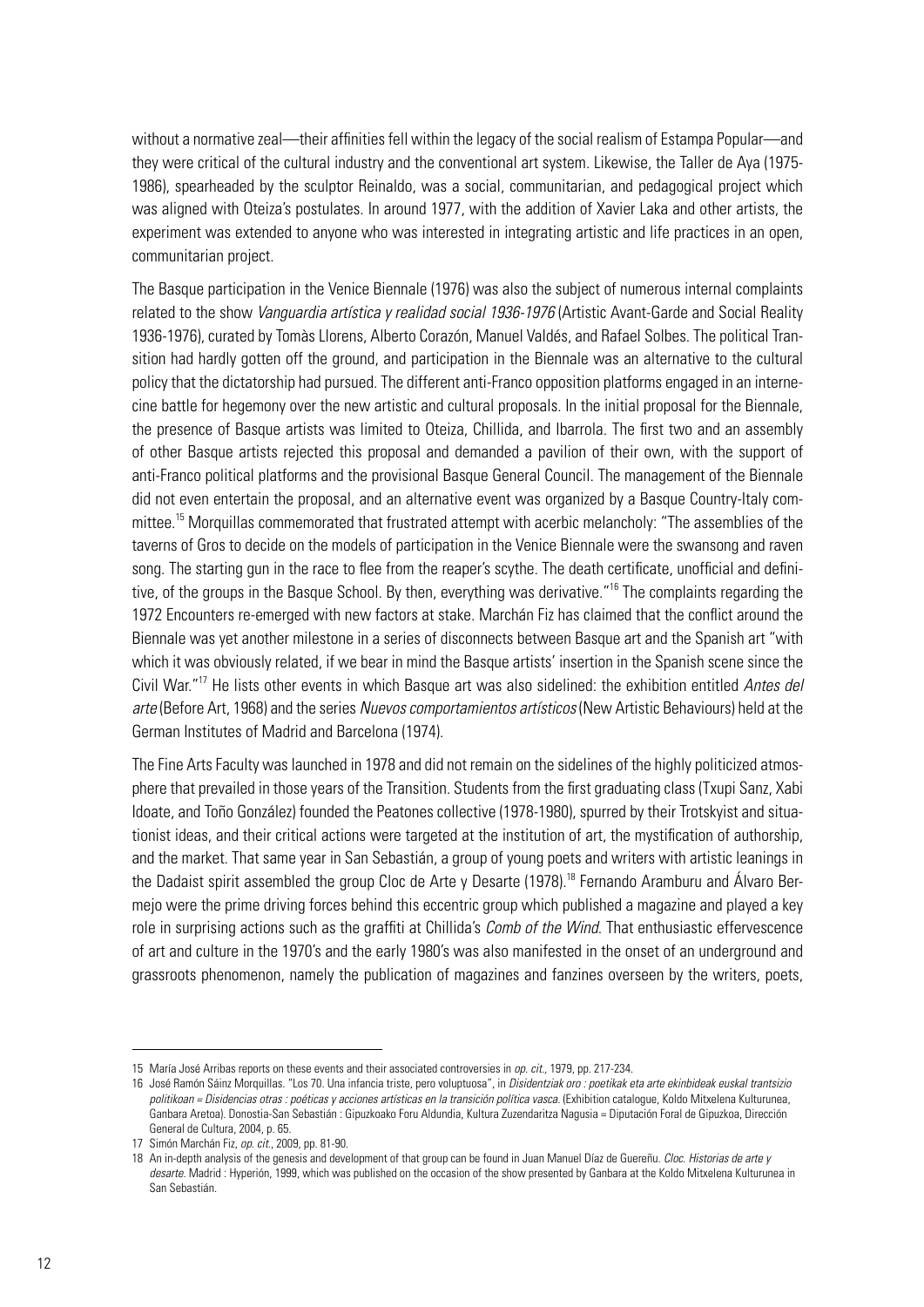

- $\triangle$  Vicente Ameztoy Drawing for *Euskadi Sioux* 1979 Ink on paper. 19 x 7 cm Private collection
- $\triangleright$  Vicente Ameztoy Cover of the magazine *Euskadi Sioux*, April 1979 Fundación Sancho el Sabio Fundazioa



and artists themselves. A brief sampling would include the following names: *Kurpil* (1973-1977), *Panpina ustela* (1975), *Zorion ustela* (1976), *Mermelada ustela* (1976), *Kantil* (1977-1981), *Pott* (1978-1980), *Oh! Euzkadi* (1979-1983), *Euskadi Sioux* (1979), *Caballo canalla a la calle* (1979), *Xaguxarra* (1980-1981), *Susa* (1980- 1994), *Idatz & Mintz* (1981-...), *Hegalez hegal* (1981) *Maiatz* (1982), and *Stultifera Navis* (1982-1983); along with the fanzines like *Sanfermines 78, Araba Saudita* (1979), *Muskaria* (1980-...), *Destruye* (1981-1986), and *eta kitto* (1981-1985). Despite its fleeting life—only seven issues were published in 1979— we should also spotlight the venture of *Euskadi Sioux.* Vicente Ameztoy was in charge of the graphic image, where the ominous figure of the hooded ETA member was ironically transfigured into a cheerful, unarmed hooded figure. The writer Rafael Castellano, who also participated in this caustic experiment, wrote: "*Euskadi Sioux* struggled over its heteroclitic idiosyncrasy and for the sake of the Basque Country once again laughing at its own shadow."<sup>19</sup> Other "Sioux" writers, artists, and agitators included Maya Aguiriano, José María Aguirre, Iosu Bilbao, Juan Carlos Eguillor, Laura Esteve, Juan Ignacio Echart, Mentzu Iglesias, Fernando Illana, Juan Mendizabal, Ernesto Murillo, Antton Olariaga, Teo Uriarte, Rosa Valverde, Jon Zabaleta, Paloma Zuloaga, and Iván Zulueta.<sup>20</sup>

<sup>19</sup> Rafael Castellano. "La movida vasca (1970-1980). Política *versus* culturas", in *Disidentziak oro : poetikak eta arte ekinbideak euskal trantsizio politikoan = Disidencias otras : poéticas y acciones artísticas en la transición política vasca.* (Exhibition catalogue Koldo Mitxelena Kulturunea, Ganbara Aretoa). Donostia-San Sebastián : Gipuzkoako Foru Aldundia, Kultura Zuzendaritza Nagusia = Diputación Foral de Gipuzkoa, Dirección General de Cultura, 2004, p. 123.

<sup>20</sup> In 2001, I undertook a retrospective of the magazine in Bidebarrieta Kulturgunea of Bilbao. The Koldo Mitxelena was in charge of the digitalization and online posting of the seven issues published. They can be seen at [www.euskadisioux.org](http://www.euskadisioux.org).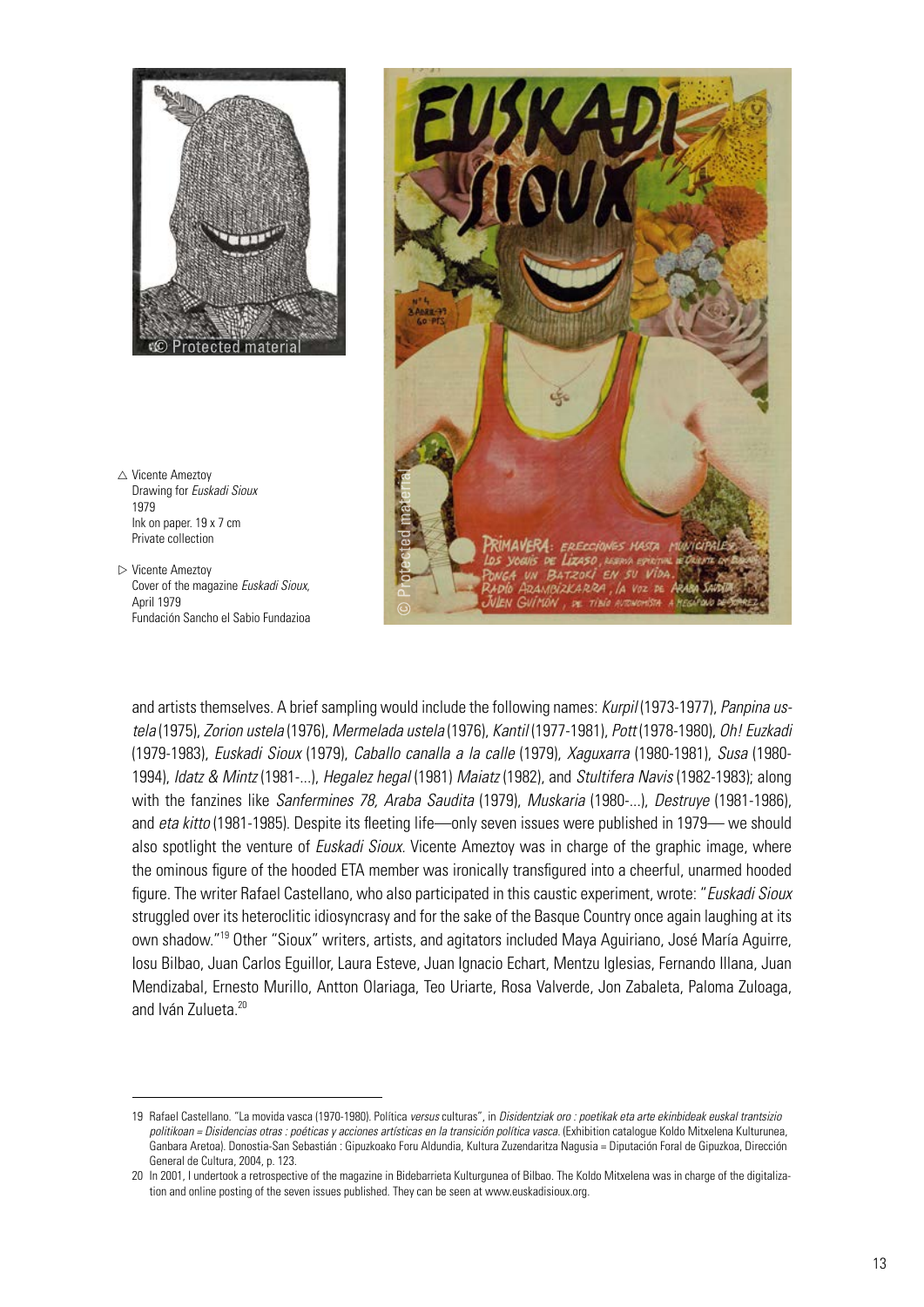### 2. Other ruptures, ironies, and vanishing and returning points

In the 1970's, faced with the primacy of abstraction and all the different veins of informalism in painting, renewed poetics appeared in the international scene which sparked a rekindled interest in realism and figuration, which fostered new narrative possibilities and other imaginative expressions. The quest for a ground-zero of painting, the idea of retreating back on its own pictorial literalness which Ad Reinhard had postulated in an outstanding fashion, contrasted with the new forms of shaping a realm that was figurative or realistic to differing degrees and challenged art history, with the experience of the real world and the realm of the imaginary. Other figures of the thinkable were addressed with painting techniques, without their being limited to re-creating a humanist legacy or celebrating the enigma of the visible. All the possibilities opened up in the painting dimension, and sometimes in a space mixed with other techniques and media. The vitalism associated with gestural painting in any of its veins had different offshoots for its expression in a new figuration which made its first tentative appearance in Basque art in the 1970's. Faced with figuration and the inherited realisms, which did not question the painting conventions and only illusorily represented a kind of resemblance with the image of the world and of things, the new figuration stressed formal freedom, the poietic act which gives shape to that which can be experienced and imagined. Some artists in the avant-garde from the 1960's, including most prominently Amable Arias, Bonifacio, Zumeta, Carmelo Ortiz de Elgea, and Isabel Baquedano, started to drift towards figuration, which would coexist with dictates leaning towards abstraction in the next decade.

In the following paragraphs, I will proffer some comments about those artists who developed along diverse pathways in the next generation. The career of Amable Arias forked quite freely into a host of different creative pathways<sup>21</sup> and different collective and dissident undertakings. In the early 1970's, he moved towards a mixed poetic oeuvre: small shapeless or surrealistic figures gravitate on a surface with evocations of lyrical abstraction. Works like *De lo Invisible I* and *II* (On the Invisible I and II, 1972) reveal this free, antinormative play. Supported by his pure urge to draw his works, they would harbour an imaginary universe inhabited by strange, tiny beings, figures extracted from reality, zoomorphic, hybrid, spectral, or fantastical figures, friendly or fearful bestiaries. *Diapositivas en negro* (Devices in Black, 1977) is the work chosen by the Fine Arts Museum of Bilbao for this show. That painting is associated with two others: *Piratas* (Pirates, 1974) and *Uno caído* (A Fallen One, 1977), which ironically address the game of pictorial representation that has sparked such endless controversies in the history of art. Most of the surface of the canvas is concealed with a new layer of paint which leads to a monochromatic effect. He spares two rectangular fragments on which tiny figures are projected. This kind of palimpsest or visual rewriting expresses an irony about the act of disappearance and the enigma of the visible. It masks the initial appearance, thus fragmenting the possible visual narration, and it makes us more keenly aware of the conventionality of the painted image. Through this disruptive gesture, he critically distances himself from the reductionist dispute between abstract and figurative artists, as he also does in another work also dating from 1977, *Rectángulos con moro* (Rectangles with Moor). That gesture is similar to the one by Jasper Johns, who in 1959 concealed part of his collage-paintings with new coats of paint which only left glimpses of fragments. It can also be associated with the action of Robert Rauschenberg in 1953 when he appropriated a drawing by Willem de Kooning, then erased it and left the marks as traces of his action in the new work which he entitled *Erased de Kooning* 

<sup>21</sup> The most exhaustive and comprehensive analysis of this artist can be found in the publication by Maria del Carmen Alonso-Pimentel. *Amable Arias*. Donostia-San Sebastián : Universidad de Deusto, Facultad de Filosofía y Letras, 1997.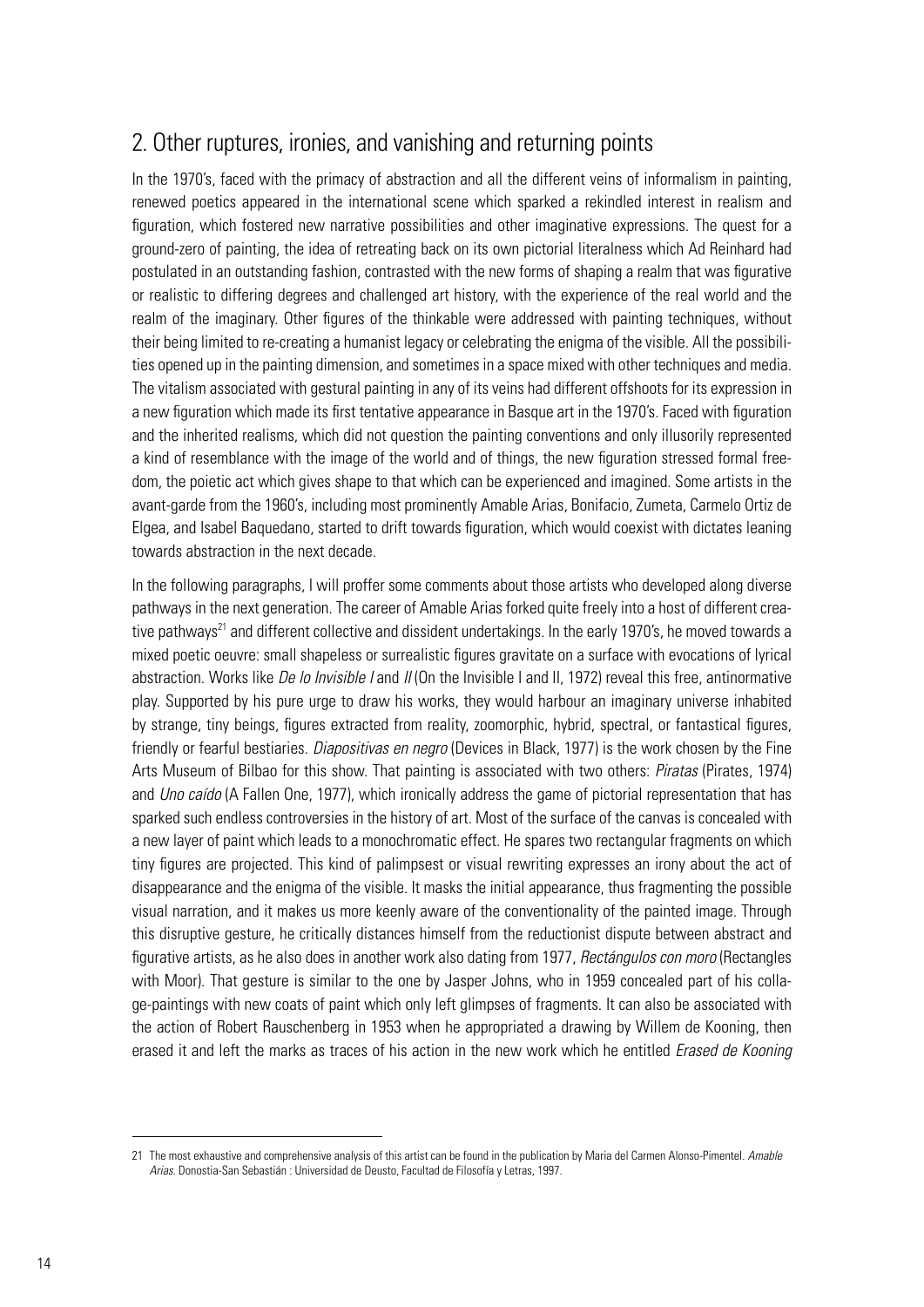

Library of Amable Arias.

*Tupamaros*, interventions made by the artist in books and magazines, 1966-1983 Maru Rizo Collection

*Drawing*. In both cases, a tension emerges between the visible and the hidden which prevents the viewer from apprehending the initial composition and makes the full representation illegible. These conceptual gestures expand painting to new interplayed practices and poetics. Until his premature death in 1984, Amable never stopped experimenting with minimal resources in his exploration of a plural artistic and poetic oeuvre through collages, notebooks, drawings, contributions to hundreds of books and magazines, sound performances, and a variety of media.<sup>22</sup> In addition to poetic writing, Amable persevered in brief essays and texts on art, aesthetics, and politics, all motivated by a critical *telos*: "Deconstruction. If art is, and it is to me, what Adorno summarized as 'the of current art is to bring chaos to order'."<sup>23</sup>

Bonifacio was a prolific drawer, an obstinate painter, and an outstanding engraver and illustrator. In the late 1970's, Merino from Grises gallery became one of the prime champions of his painting, which would gradually metamorphose between formal affinities with informalism, expressionist abstraction, and disparate kinds of figuration which betray a kind of surrealistic remembrance. Saura, Gorky, Alechinsky, Johns, and finally, after the mid-1980's, Matta were the main influences shaping his visual imaginary. As Javier Viar has noted, "perhaps his most original work was the one that presented more characteristic, amorphous, and ambiguous figures which were less indebted to others' recognizable designs."<sup>24</sup> The paintings and engravings reveal shapeless, larval beings, insects, unimaginable bestiaries, and monsters that are as entertaining as they are disturbing; they emerge from the recesses of his imagination and celebrate the pleasure of the unexpected. In *Juguetes* (Toys, 1975), just as in other works, such as *Triángulo azul* (Blue Triangle, 1977-1978), he plays with blotches of colour, on which the figurative appears as an enigma of the visible. The recollection of

<sup>22</sup> A survey of this experimental creative universe and the literature to which he contributed throughout the 1970's and 1980's was provided in the show *Amable Arias. Dar forma al caos y al azar,* which I curated at the Koldo Mitxelena Kulturunea in San Sebastián in 2013.

<sup>23</sup> Interview in *La Voz de España*, October 21, 1972.

<sup>24</sup> Javier Viar. *Historia del arte vasco : de la Guerra Civil a nuestros días, 1936-2016*, vol. I. Bilbao : Bilboko Arte Ederren Museoa = Museo de Bellas Artes de Bilbao, 2017, p. 202.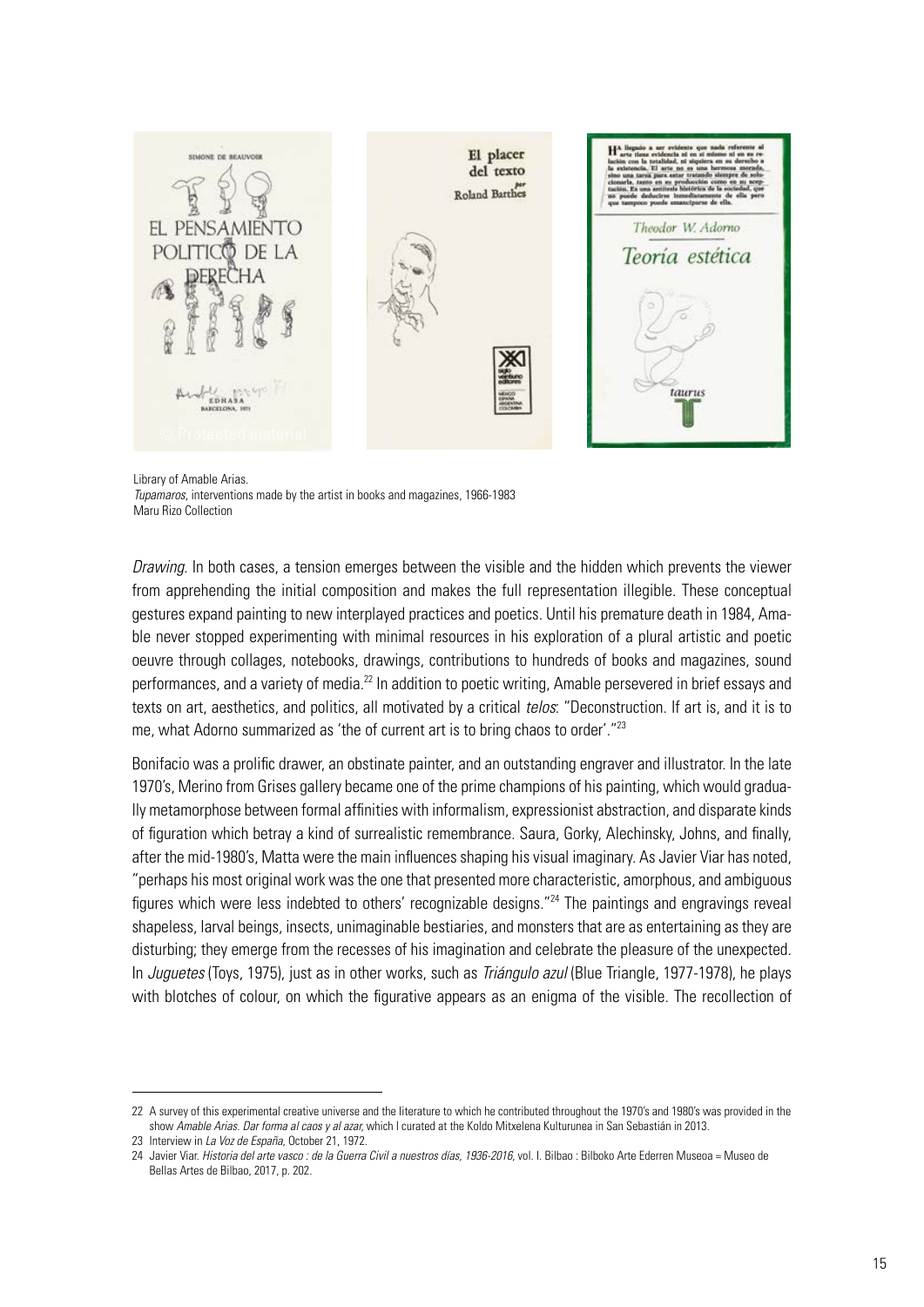Willem de Kooning's expressionist painting is quite notable in this period, as Viar has observed.<sup>25</sup> Bonifacio's poetics can be summarized in this statement: "All my paintings are inquiries, problems, doubts, insecurities, and in this quest there is a logical development and an uncertainty."<sup>26</sup> In the late 1960's, Zumeta produced movable hanging sculptures with planes of aluminium cut and painted in flat colours, along with valuable painted wood reliefs that put forth a tension between painting and sculpture. However, that choice would not continue in his subsequent works. In around 1975, he embarked upon an expressionistic, multihued figuration brimming with multiple visual narrations; *Hombres-espacios-cosas* (Men-Spaces-Things) is a large-scale painting from that year, a notable compendium of that constructive method. Chaos unfolds in its paint through a gestural and chromatic emphasis which is clearly indebted to the German Neo-Expressionists. If the permanent element of painting is making a possible thing become visible, a world in the process of being made—as Lyotard recalled in his essay *Discourse, Figure* (1978)—Zumeta applies it passionately. He used that incipient figuration, which may have found its utmost expression in the *Papiroak* from the 1980's, simultaneously with other series of abstract compositions with grey backgrounds and fewer gestures, blotches, and lines, such as the one presented in this show: *Pintura* (Painting, 1977).

Darío Villalba is one of the most experimental artists who created an important and extensive series of hybrid images from photography and painting that he sometimes encapsulates as in *La espera blanca* (The White Wait, 1974). In these works, just as in his large formats, the colour constraints magnify the dramatic emphasis of his images. His figuration forges a synthesis of representation, affect, and desire in an ascetic, mystical vein. In his extensive painting career, Carmelo Ortiz de Elgea very freely modulates a permanent affection for landscapes, which he transmutes into abstract or figurative images. After an initial period in which he prioritized a material informalism, which was so fashionable in the 1970's, he gradually veered towards a figuration which seems to be camouflaged in landscapes, as in the work *Figuras con paisaje* (Figures with Landscape, 1970). The landscape, envisioned as an enigmatic *topos* with "motley morphology," was inhabited by new figures which were sometimes intermingled with the landscape itself. In the 1980's, the formal and expressive accents mentioned above had been succeeded by more open works that condense abstract and figurative elements, $^{27}$  sometimes joined in a menacing atmosphere of an impossible interplay of tangled perspectives. In most of his paintings, space is dislocated and diversified, without a centre that organizes its semiotic path: just as at a crossroads, several possibilities of meaningful choice are offered to our interpretative competence.

Other artists also fall within the spectrum of the new figuration, such as Isabel Baquedano, who participated in the frustrated attempt of the Danok group and years later would be recognized as one of the catalysts of what is called the Pamplona School. Receptive to symbolist, surrealist, and sometimes pop legacies, her figuration falls within the new realisms with allegorical emphases. Somehow, the enigmatic remnants in her images mitigate mimetic representation to activate a more complex aesthetic experience. *Estación de autobuses* (Bus Station, 1978) was exemplary in this sense. This symbolic dimension would become even denser in her future works.

<sup>25</sup> Javier Viar, *op. cit.,* 2017, p. 198.

<sup>26</sup> Ángel S. Hardinguey. "La pintura también deja cicatrices : entrevista con Bonifacio", in *Bonifacio*. (Exhibition catalogue). Madrid : Galería Antonio Machón, 1998, p. 11.

<sup>27</sup> A seminal examination of the different stages and twists and turns peppering the painting career of Ortiz de Elgea can be found in the text by Javier Viar "El paisaje del origen", in *Carmelo Ortiz de Egea : 1980-2003*. (Exhibition catalogue, Madrid, Centro Cultural de la Villa). Madrid : Ayuntamiento, Concejalía de las Artes, 2003.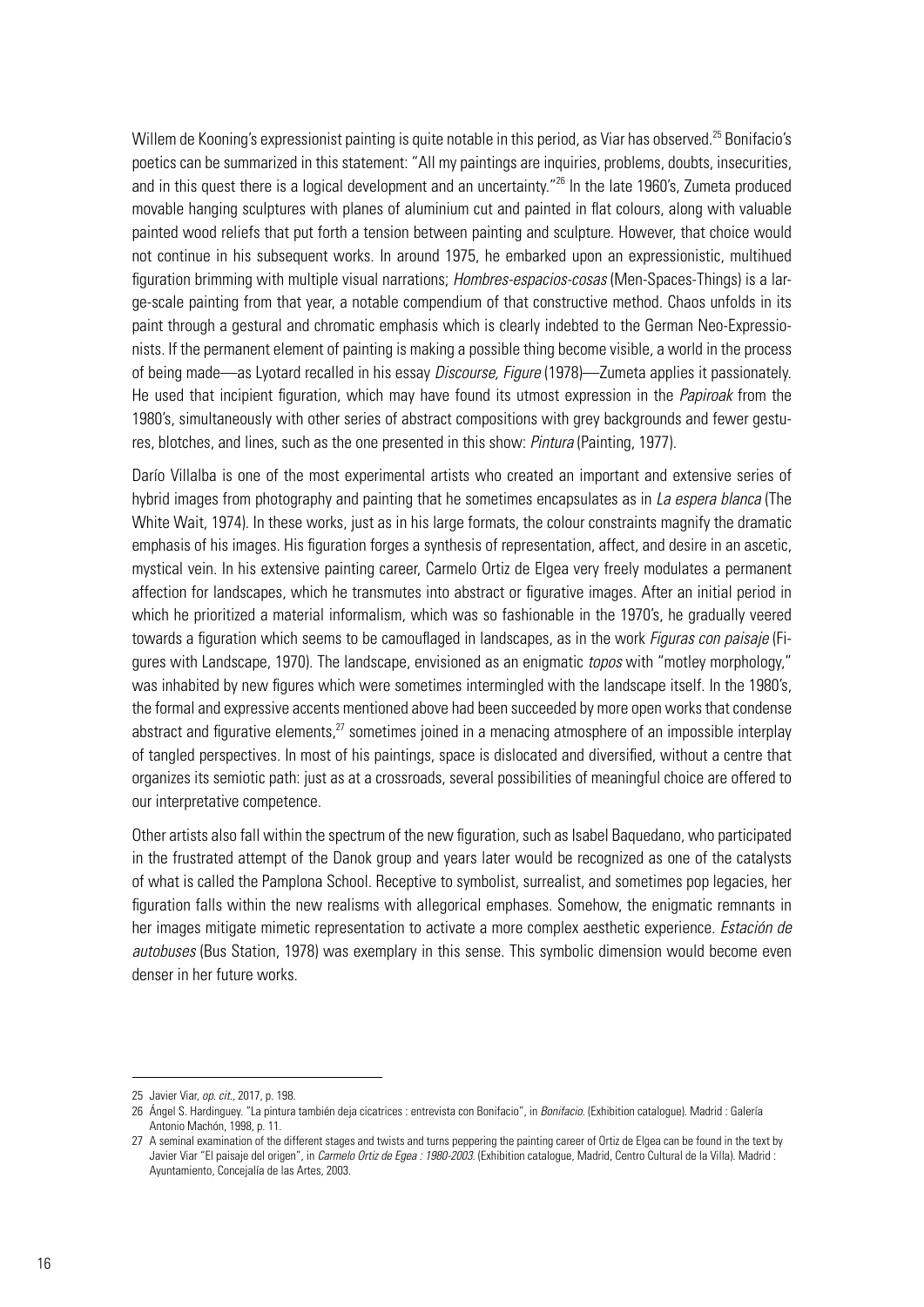Vicente Ameztoy was a precocious artist: his first solo exhibition was in 1967 at the Barandiaran gallery, which was associated with the Gaur group. The imaginary universe that he recreates is a complete visual manifesto where he celebrates the metamorphosis of the human and the real, and he deploys a representative affect on the interplay of dualities and paradoxes that bisect human existence. Plays of identity frequently recur in his works: camouflages, masks, and transparencies. In the 1970's, he defined his genuine pictorial poiesis, which celebrates a narrative urge in which the rural and urban worlds and the industrial landscape are populated with rejoicing or threats. He drew this strange, unclassifiable symbolism from heteroclitic sources which range from Richard Daad to Magritte, along with Antonio López, Joseph Cornell, H. J. Syberberg, and Warhol. *Sin título* (Untitled) *(Poxpoliñak. Arias navarro)* (c. 1978) is the painting included in this show, and it summarizes his technique and approach to an ironic-critical figuration. Transgressive and liberating humour is also present in his eccentric figuration, in his designs for *Euskadi Sioux* (1979), and on the covers of *Zeruko Argia* (1978). He produced a valuable set of boxes and has designed posters for cultural, political, and social initiatives.<sup>28</sup>

Andrés Nagel was another of the most innovative figures in Basque art in the 1970's in the realm of painting, graphics, and design. He has never been interested in theoretical speculations but instead has claimed that his works emerge from an obsessive, visceral intuition. When he is concentrated on his action, "trends don't matter in the least."<sup>29</sup> An architect by training, Nagel drew new attention to the displacements and hybridizations between the conventions of sculpture and painting, and between the comic and the tragic, the recognizable and the surreal unbelievable. Figures of displacement, repetition, and dislocation emerge with a creative freedom which usually encode an unclassifiable irony. The result always challenges our eyes and the receiver's inherited conventions. *La combinación ganadora* (The Winning Combination, 1975) is a symptom of how art makes us lose the certainties of our interpretation. This piece, which is built with fiberglass and polyester, just like many works by this visual artist, reveals an entire ironic device which is heavily present in his artistic practice. In this case, we could say that two opposing fields of meaning seem to be activated between the title and the sculptural representation. The victory of the winning dog is inseparable from the defeat of the fifth figure; in other words, the first figure is repeated and gradually dislocated until it ends up dejected in the course of a tragic sequence. Thus, victory becomes precarious and a kind of analogy can be forged with the course of human existence as it is threatened by chaos, catastrophe, or disappearance. The incessant conflict between Eros and Thanatos, the Nietzschean urge which codes the human condition, the *vis formandi* and the *libido formandi* as attributes of our creative potential… all of this can stimulate an artistic exploration which gives rise to unusual forms, entertaining or insignificant critical games. And therein lies the multiple and semantic potential of the arts to give shape to everyday situations, be they banal or transparent, which bear the shadow of tragedy. Nagel has created other similar pieces in which the representation of movement in the visual arts is taken on as a formal problem.

In his artistic career, Juan José Aquerreta, who was trained in the Escuela de Artes y Oficios de Pamplona and in the Escuela de Bellas Artes de San Fernando, has developed a figuration with a light and soberly temperate gestural expression. His chromatic compositions organize subtly distinct fields, sometimes evoking metaphysical and timeless compositions. A kind of effect from the absence of formal depth in his paintings emphasizes a certain atmosphere of stillness and repose; however, another kind of depth, if you will, can be

<sup>28</sup> The two exhibitions celebrated in his lifetime which summarize his oeuvre are *Karne & Klorofila* (San Sebastián, Arteleku, 1990) and *Sagrado-Profano* (San Sebastián, Koldo Mitxelena Kulturunea, 2000).

<sup>29</sup> Conversation with Andrés Nagel and Alberto Rementería in *Lápiz,* no. 99-101, January-February-March 1994, p. 228.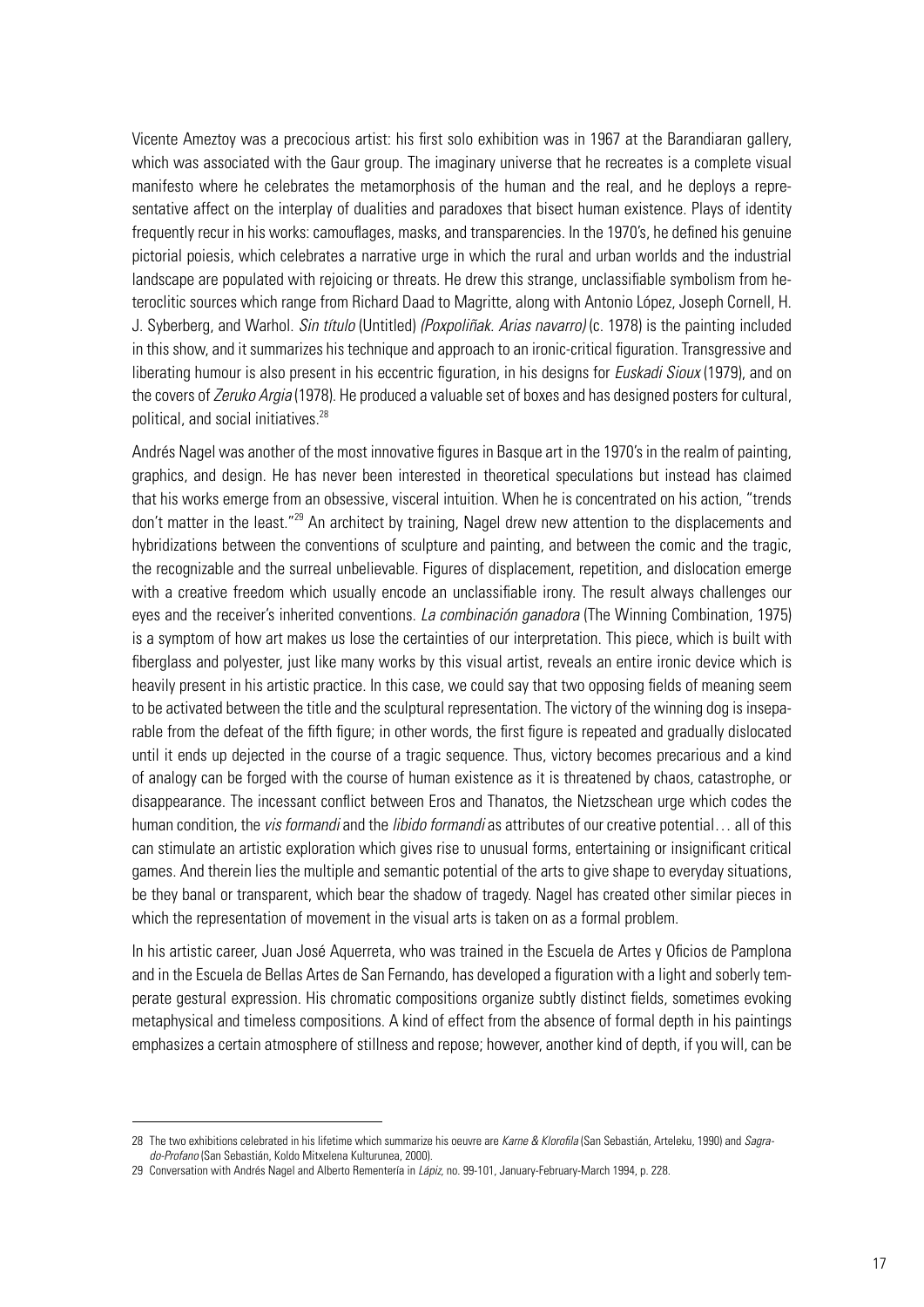found in the mysterious atmosphere suggested by his figures, self-portraits or still lifes with resonances of Morandi's works.

Juan Luis Goenaga re-creates the landscapes from his rural habitat and urban life. With his *Belarrak* series, painted in the early 1970's, he celebrates an experience of the landscape with rhythms, baroque undulations, and entangled lines. He expanded on it with another series, *Sustraiak-Raíces* (Roots, 1973-1977), where he extended this aesthetic, anthropological, and archaeological attention to nature and the telluric. A matter-dense informalism, at times with naturalistic notes, defines these works. Likewise, the expressionist tension does not diminish in his figurative works, which are more closely connected to urban settings, although he does recall the fauvists more in his use of colour and gesture.

Other openings came from the critical figuration with pop resonances that Xabier Morrás displays in his photomontages, manipulated picture series, and relief paintings; and in the figuration of Pedro Osés, who shows an affinity with American comics and pop art. Mari Puri Herrero, Daniel Tamayo, Alberto Rementería, Alfonso Gortázar, Pedro Salaberri, Joaquín Resano, Pello Azketa, and Ramón Zuriarrain are other artists who participated in this innovative spectrum of figuration and the new realism. Since 1982, Jesus Mari Lazkano has been a teacher in the Fine Arts Faculty at the Universidad del País Vasco, where he studied, and in his career, he has shown a uniquely empathetic attention to the memory of art—he re-creates landscape collections by Mantegna, Leonardo, and Brueghel; a longstanding interest in ruins and classical or modern vestiges; and an enigmatic naturalism with romantic undertones. With his exceptional mastery of painting technique, Lazkano completed an inventory of urban or industrial landscapes and gardens—both glimpsed and imagined—in New York, Vienna, Bilbao, and Rome. He presented his first exhibitions in the mid-1970's. Distanced from conventional realism through an allegorical and melancholy openness, in the mid-1980's he captured an archaeological memory of industrial environments and architectures in works like *La irresistible ascensión de lo fragmentario* (The Irresistible Ascent of the Fragmentary, 1986). Another artist who falls in step with this attentive realism in urban industrial landscapes is Raúl Urrutikoetxea.

Informalist abstraction in several different expressionist and gestural veins underwent new developments in the 1970's. Some artists had already embarked upon this pathway in the previous decade. Rafael Ruiz Balerdi lived in Madrid between 1963 and 1972, although nonetheless participated in the emergence of the Gaur group in 1966. In the 1970's, he promoted the dissemination and creation of avant-garde music A master of drawing like few others, he gradually assembled an abstract visual cosmos with veiled figurative and realistic glimmers. Without a doubt, he was one of the most representative artists of action painting, in which painting mobilizes a perceptible involvement with the body and the imaginary urge. His genuine painting is essentially gestural, and his colour palette is prodigious. The repetition of his action, somewhere between compulsive and melancholy, seems to wish for the factual power of the new, the re-created, and the incessantly deferred. Like red, green, ochre, or blue flashes, his fascinating oeuvre seeks an enigmatic reception, a pleasant semiosis of the act of painting as instruction and secular litany. He wrote: "one must learn how to experience repetition."<sup>30</sup> Thus, his painting reveals a "personal experience of getting lost in a labyrinth in which only action confers meaning." Fluctuating between a minute, concentrated calligraphy and a freer line, and full of chromatic celebration, he updated, as Viar has noted, "a pictorial memory—with Velázquez and Monet at the helm of a series of wisely assimilated influences—free like never before, taking

<sup>30</sup> *Balerdi : la experiencia infinita = azkengabeko esperientzia.* (Exhibition catalogue). Bilbao : Rekalde Erakusketa Aretoa = Sala de Exposiciones Rekalde; Donostia-San Sebastián : Koldo Mitxelena Erakusketaretoan = Sala de Exposiciones Koldo Mitxelena, 1993, p. 47.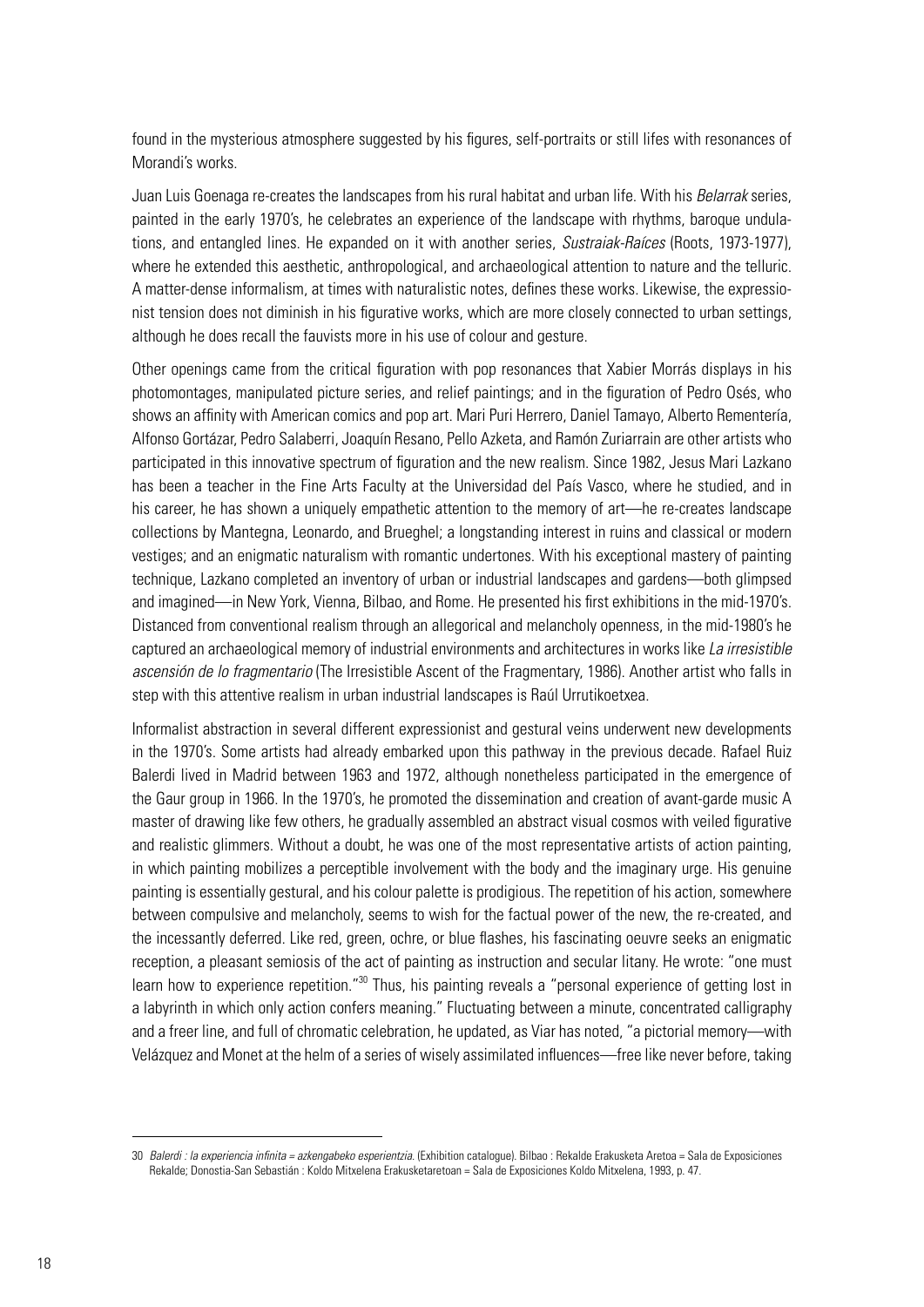informalist procedures as his point of departure yet with results that are a far cry from those of any known action painting."31 *Gran jardín* (Large Garden, 1966-1974), *Los gigantes* (The Giants, 1972), and *Venecia* (Venice 1964-1972) are the works that determined the meaning and formal avenues of his future oeuvre, where the play of lines and blotches and a formidable use of colour are proclaimed in a poetic and cognitive journey open to endless enigmas.

During his sojourn in Paris between 1955 and 1961, José Antonio Sistiaga took an interest in a kind of painting asserted in the gesture and in the lyrical abstraction that was associated with a Zen legacy which advocated voluntary serenity. On the other hand, he also perennially engaged in a pioneering involvement in art education in children and educational innovation. Furthermore, since the late 1960's, he had innovated in the expansion of painting to film as a medium; *…ere erera baleibu icik subua aruaren...* (1968-1970) is an exemplary film revealing this hybridization between painting and cinema. *Acción vital. Homenaje a nuestros antepasados* (Life Action. Homage to our Ancestors, 1970) is a work that is part of a series of paintings in which gestural chaos leads to a bundle of tensions and a fascinating chromatic dynamism. A series of works painted with ink on cardboard and made on a crossing of the Pacific Ocean, such as those entitled *Maelströn* (Maelstrom) and *Expansión* (Expansion, 1973), also strive for a charming commotion.

With a repeated gesture of diminutive lines, as if it were calligraphy, Gabriel Ramos Uranga whips up dynamic compositions with an Oriental flair, along with reminiscences of Tobey. He expresses himself this way in *Composición-pintura* (Composition-Painting, 1979). In the works by Juan Mieg, compositional determination wins out over gestural urge. One can recognize a kind of kaleidoscopic effect in his paintings through more or less well-defined colour fields. *Sin título* (Untitled, 1974) reflects this way of working. Years later, he paid renewed attention to the diagonal in his constructive poetics; that element would become recurring and would serve to sow the seeds of both chaos and order. He later drifted towards compositions that were more streaked with lines, shapes, and colour ranges. There is a period in the first half of the 1980's when he practiced a quicker kind of painting whose purpose was to release the unconscious through more spontaneous action. Meig says: "I start from the abstract, and by abstract I mean the unknown, the void where expression takes place. After that process, shapes, and colours remain as the witnesses of what is actually timeless."<sup>32</sup>

Between the 1970's and the 1980's, several artists played a transgressive role in different directions. Esther Ferrer, Morquillas, and the Roscubas brothers are among this early vein. Ferrer has been one of the pioneering artists in action art since her participation in Zaj group, which was assembled in 1966 with Juan Hidalgo and Walter Marchetti. A few years later, on her own then, she presented her performance *ESPECTÁCULO / OLUCATCEPSE* (SPECTACLE */ ELCATCEPS* 1971), a sound poem for two voices. As Ferrer explains, one voice pronounces the lower-case characters while the other utters the upper-case ones, either simultaneously or alternating. The words can be read left to right or right to left, in which case the word "spectacle," for example, would become "*elcatceps*," etc. As many variations as wanted can be made, including reading it with just one voice. Performance has always been present in Ferrer's repertoire, with an innovative, transgressive mission. She is interested in creating unusual, reflective, and disturbing situations in which the audiences both attend and participate in her actions. Furthermore, over time she never stopped undertaking a series of conceptual works: the rayographs *Las manos de la artista* (The Artist's Hands, 1970), the series of drawings entitled *PI* which started in 1987, along with the different series and variations around the prime numbers

<sup>31</sup> Javier Viar. "Balerdi : el camino final de la libertad", in *Balerdi*. (Exhibition catalogue). Bilbao : Arte Galería La Brocha, 2000, p. 12.

<sup>32</sup> Captured by Santiago Arcediano in *Juan Mieg*. (Exhibition catalogue). Vitoria-Gasteiz : Centro Cultural Montehermoso Kulturunea :

Ayuntamiento de Vitoria-Gasteiz, 2004, p. 12.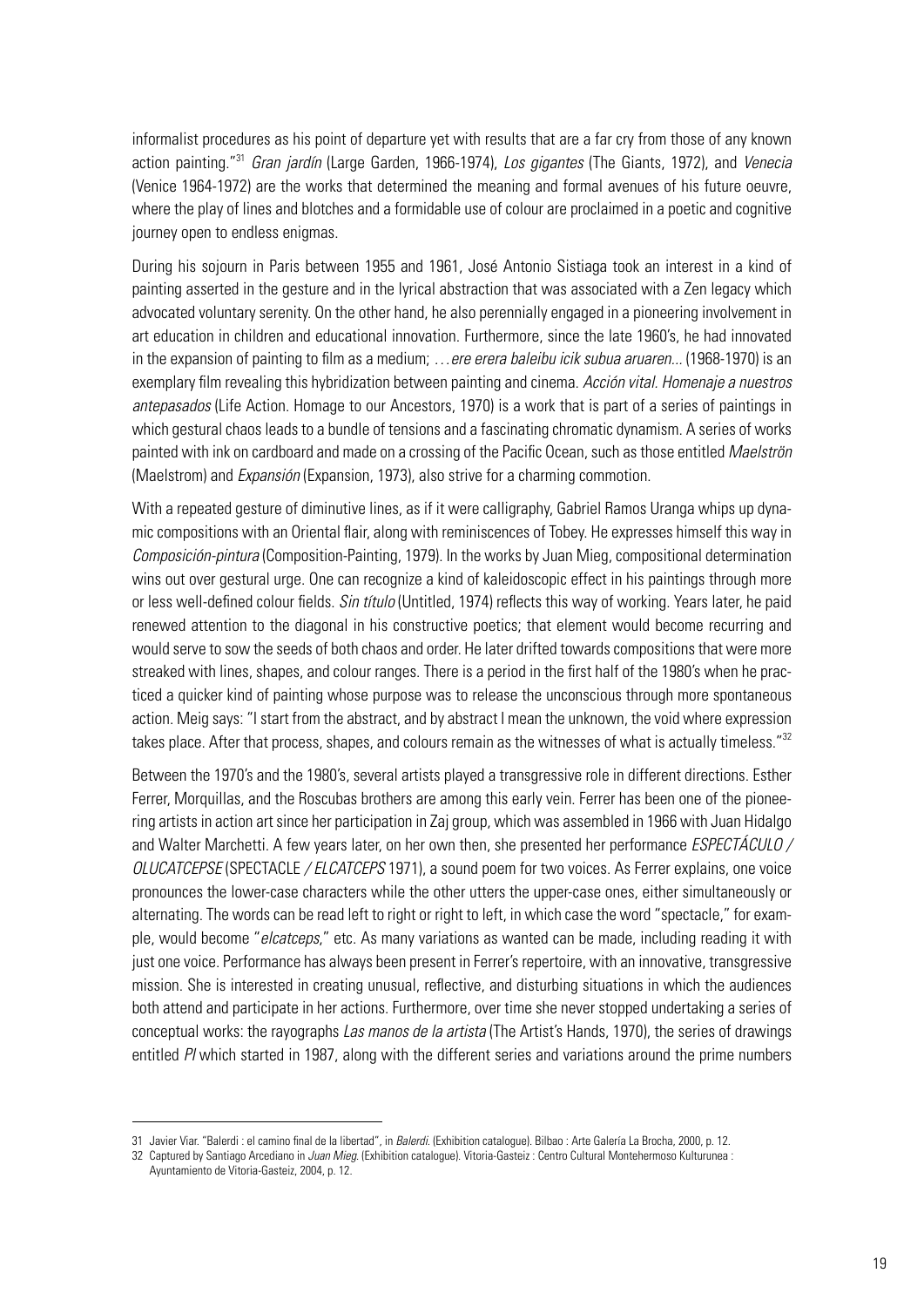

Esther Ferrer Íntimo *y personal* (Up Close and Personal), 1977 Photographs taken in the Atelier Lerin, Paris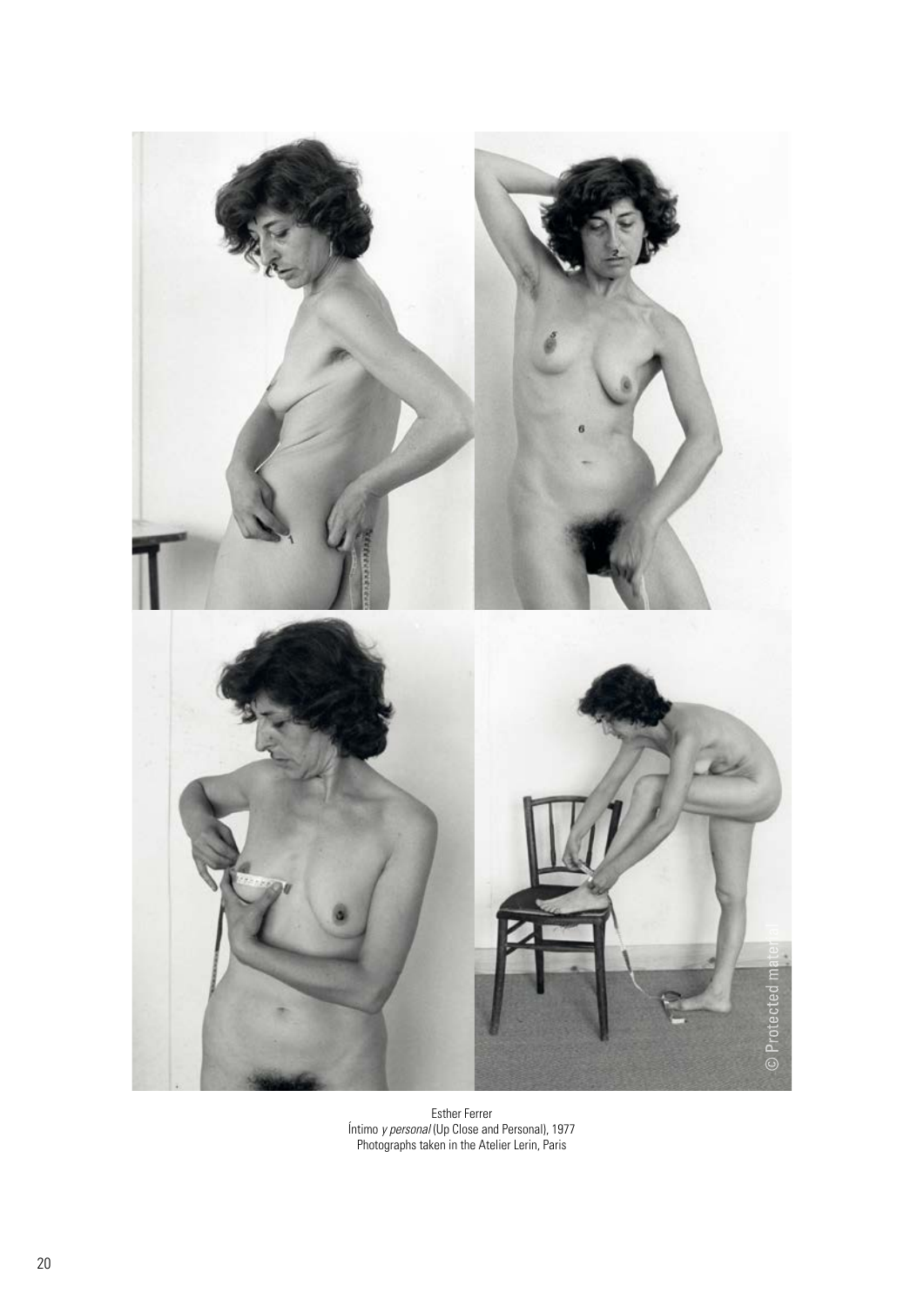starting in 1988, in which she inquires into mathematical and enigmatic relations to create visual works, are other records of her poetic-conceptual quest. The action Íntimo y personal (Up-Close and Personal, 1977) has metamorphosed into multiple variations of situations and contexts over time.

José Ramón Morquillas, a melancholy painter, sculptor, performer, and agitator in the art and institutional scene,<sup>33</sup> got his start in the mid-1960's by making, as he himself has put it, "an abstract-expressionist art which was soon adopting elements from a rationalist geometric language which I never abandoned in my subsequent career. Along the way, I gathered information from Oteiza, Mondrian, Van Doesburg, and the Russian constructivists."<sup>34</sup> Halfway between painting and relief—and with certain minimalist undertones he makes painted pieces on fabric glued to wood with a geometric schematism in black or red over a dense white background (1973-1974). He followed this with a series of vertical trails with geometric cracks at their base (1975) and completed this series of scratches on blank panels in 1976. After that, he launched into his *Proyecto de sistematización del monte Argalario* (Project to Systematize Mount Argalario, 1976-1981), through which he approximated the techniques of land art and conceptual art. This project was first unveiled in 1978 at the Castel Ruiz Cultural Center. It was a full display of photographs, maps, objects, processes, blueprints, drawings, books, and sculptures which suggested an archaeological process and artistic inquiry. Tired of the increasing competitiveness and politicization of the art world, he founded the short-lived Surrealist Party of the Basque Country with Benito Guerra with a provocative, Dadaist spirit. The Roscubas brothers participated in several actions. On a more pragmatic level, albeit not totally bereft of a kind of institutional appropriationism, between 1978 and 1988 Morquillas ran the Culture Gallery of the Caja de Ahorros Municipal of Bilbao, which played a prominent role in promoting the contemporary art scene. One of his most ironically insightful actions was *Todas las palabras del silencio de Duchamp, al rumor de Beuys a través del chillido de Oteiza* (All the Words of Duchamp's Silence, in Beuys' Buzz via Oteiza's Shriek, Vitoria, 1982), in which he included quotes from Duchamp, Beuys, and Oteiza. Initially he thought about limiting himself to reading an excerpt from *Quousque tandem...!* However, in the course of the action, this brief reading led to an attempt to read the entire book.<sup>35</sup> Another action-installation from this period which prolonged the play of intertextual appropriations was *El almuerzo sobre la hierba* (Lunch on the Grass), which he presented at the Windsor Gallery. Yet a further series opened with the set of organic sculptures which he included in installations like *Delirium tremens* (1982) in an artistic practice which, as hinted at in *Argalario*, took an anthropological and archaeological turn. Just a few years later, he participated in the show *Mitos y delitos* (Myths and Crimes, 1985) with Badiola, Bados, CVA (Moraza and Fernández), and Irazu. This exhibition, which he first presented in Barcelona's Metronom Gallery and in the Culture Gallery of the CAM of Bilbao, provided visibility to a shift in contemporary sculpture in the Basque Country. The piece *Contenedor* (Container, 1985- 1986), which is displayed in this show, asserts an objectual principle and is an allegory of functional vessels or tools from primitive times. The lightweight pieces made of wood and paper, such as *Baracaldo* (1987), or those comprising his installations on Lope de Aguirre, or those he presented in *Mitos y delitos*, ushered in new material and constructive configurations in Basque sculpture at that time.

<sup>33</sup> For a survey of this artist's career, see Iñigo Sarriugarte. "Rebelde con causa : la obra artística de José Ramón Sainz Morquillas en los años 80 y 90", in *Bidebarrieta : Revista de humanidades y ciencias sociales de Bilbao,* no. 19, 2008, pp. 409-432.

<sup>34</sup> José Ramón Sainz Morquillas. "Crónica de una Vanguardia. Morquillas, una plástica racionalista", interview with Ana María Guasch in *Egin*, December 17, 1977, p. 16.

<sup>35</sup> Says Morquillas: "This action has sparked a legend, because what happened was actually not such a big deal. Simply, the concierge warned me to bring things to a close, and later when I wasn't finished he turned off the light and I stopped reading, and after he turned it on again I kept reading where I had left off, and in the end he called the police, but they found that this matter fell outside their purview. Finally, people started leaving until just one person was left, and that was the end of it." (Sarriugarte, *op. cit*, p. 416).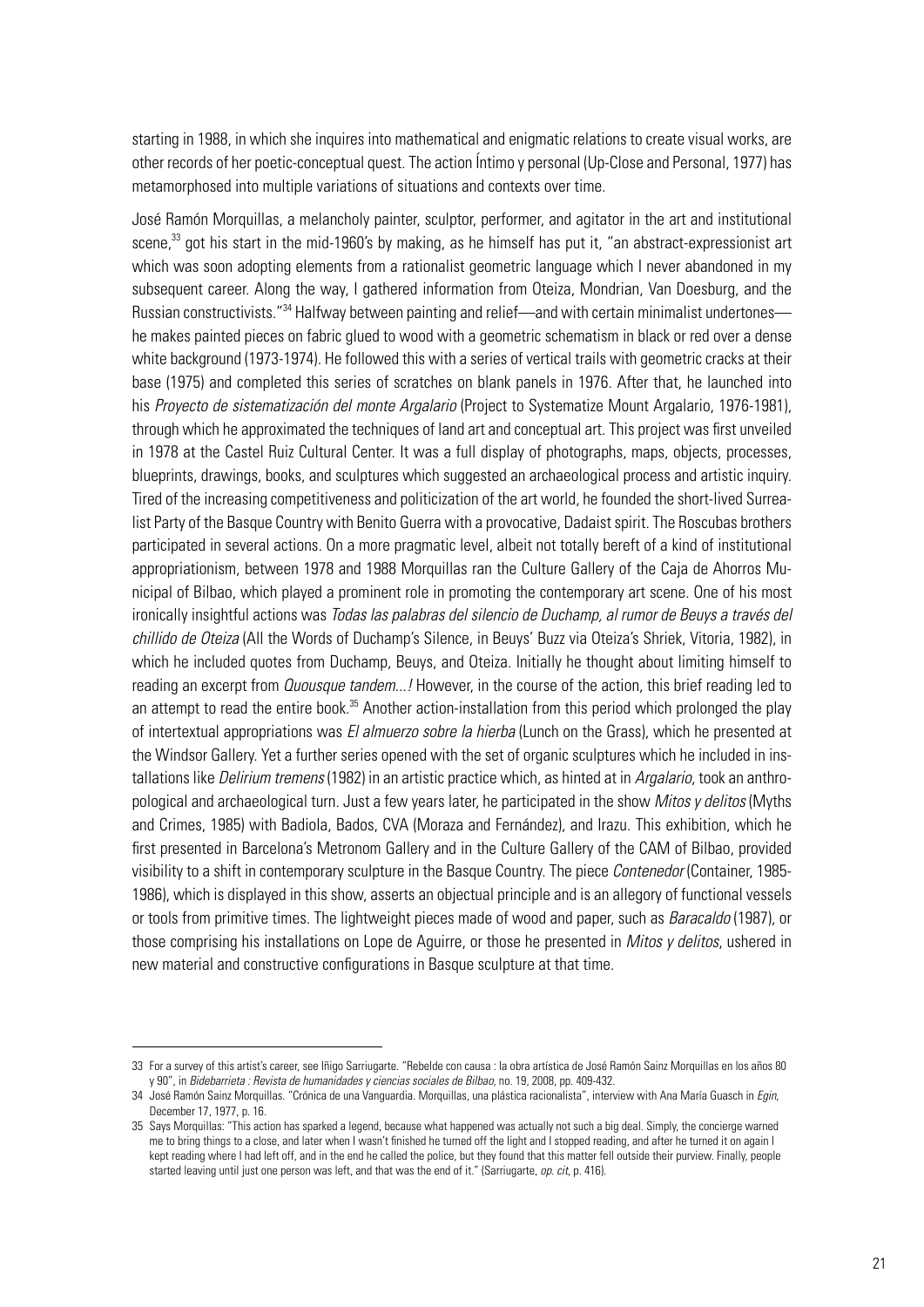The brothers Fernando and Vicente Roscubas have forged an unconventional pathway through a range of artistic practices. In their extraordinarily free and irreverent fashion, it could be said that they have not missed any of the trends through which painting, sculpture, or installation have passed. In the words of Xabier Sáenz de Gorbea, "the exhibitions of the Roscubas brothers take on diversity and are filled with proposals, materials, procedures, and concerns. They make a true collage of intentions and results."<sup>36</sup> It is a kind of formal eclecticism, in either their individual work or their joint practice, shamelessly tackled with ironic aplomb. With *Serie plegable n.º 1* (Foldable Series No. 1, 1980), Vicente Roscubas initiated a constructive process which he would expand upon in the future, this time with his brother Fernando, to produce a puzzle picture which is made of numerous plotter-printed folded papers. They play with the multiple and the singular to produce abstract or figurative images at times related to the history of design or art. In their polyptych *Memorias pintadas* (Painted Memories, 1980-1981), they condensed a history of visual shapes coded as stylemes. On the occasion of the 1981 exhibition at the Windsor Kulturgintza gallery in Bilbao, they published a catalogue which included a text entitled "¿Arte postconceptual?" (Post-conceptual Art?) in which they said: "We seek to extract a duality from praxis, to restore the value of the aesthetic and social use of the object, and to take the artistic process as a source of knowledge for intellectual proof."<sup>37</sup> By the 1980's, this question would be recurrent in the new web of artists emerging around the Fine Arts Faculty, who would leave their mark on the new contemporary byways of Basque art.

#### III. Modern endgame: Post-modernism and deconstruction

It is well known that the notion of art expanded in the 1970's through new paradigms which had been hinted at in the artistic ruptures of the 1960's, until the boundaries between what was acknowledged as art and non-art became porous. This crisis was heightened in the incipient post-modern condition, meant as a further late stratum of modernity more than its alternative. The fragmented present, in its modern / post-modern condition, reveals a picture of the situation which we could summarize, using Castoriadis' analysis as our reference, by a three-fold questioning: 1) the overall view of history as progress or liberation; 2) the idea of a universal, uniform reason; and 3) the strict distinction between the cultural spheres (such as art and philosophy) grounded on a single underlying principle of rationality or functionality.<sup>38</sup> The teleological conception of both history and art history are part of the overarching stories (worship of reason and progress) questioned by the crisis of modernity, and in their place a multiplicity of interpretations of reality and the status of art have arisen, as underscored by Lyotard, Vattimo, Huyssen, and other thinkers. The dichotomy or antagonism between the aesthetic and the political has not been resolved, nor will it be. And in this realm, as Huyssen states, the goal "is not to eliminate the productive tension between the political and the aesthetic, between story and text, between art's commitment and mission. The goal is to heighten this tension, even if just to rediscover it and reconsider it within the arts and criticism."<sup>39</sup> Vattimo has postulated that "the experience of ambiguity is, like oscillation and uprootedness, constitutive for art; they are the only two ways through which, in the world of omnipresent communication, art can be shaped (not still, but perhaps finally) as crea-

<sup>36</sup> Xabier Sáenz de Gorbea. *Arte y artistas del País Vasco*. Bilbao : (issue no.), 2002, p. 121.

<sup>37</sup> Cited in Javier Viar. *Historia del arte vasco : de la Guerra Civil a nuestros días, 1936-2016*, vol. II. Bilbao : Bilboko Arte Ederren Museoa = Museo de Bellas Artes de Bilbao, 2017, p. 708.

<sup>38</sup> Cornelius Castoriadis. "La época del conformismo generalizado", in *El mundo fragmentado*. Buenos Aires : Altamira, 1993, p. 20.

<sup>39</sup> Andreas Huyssen. "Cartografía del postmodernismo", in *Modernidad y postmodernidad*. Madrid : Alianza, 1988, pp. 189-248.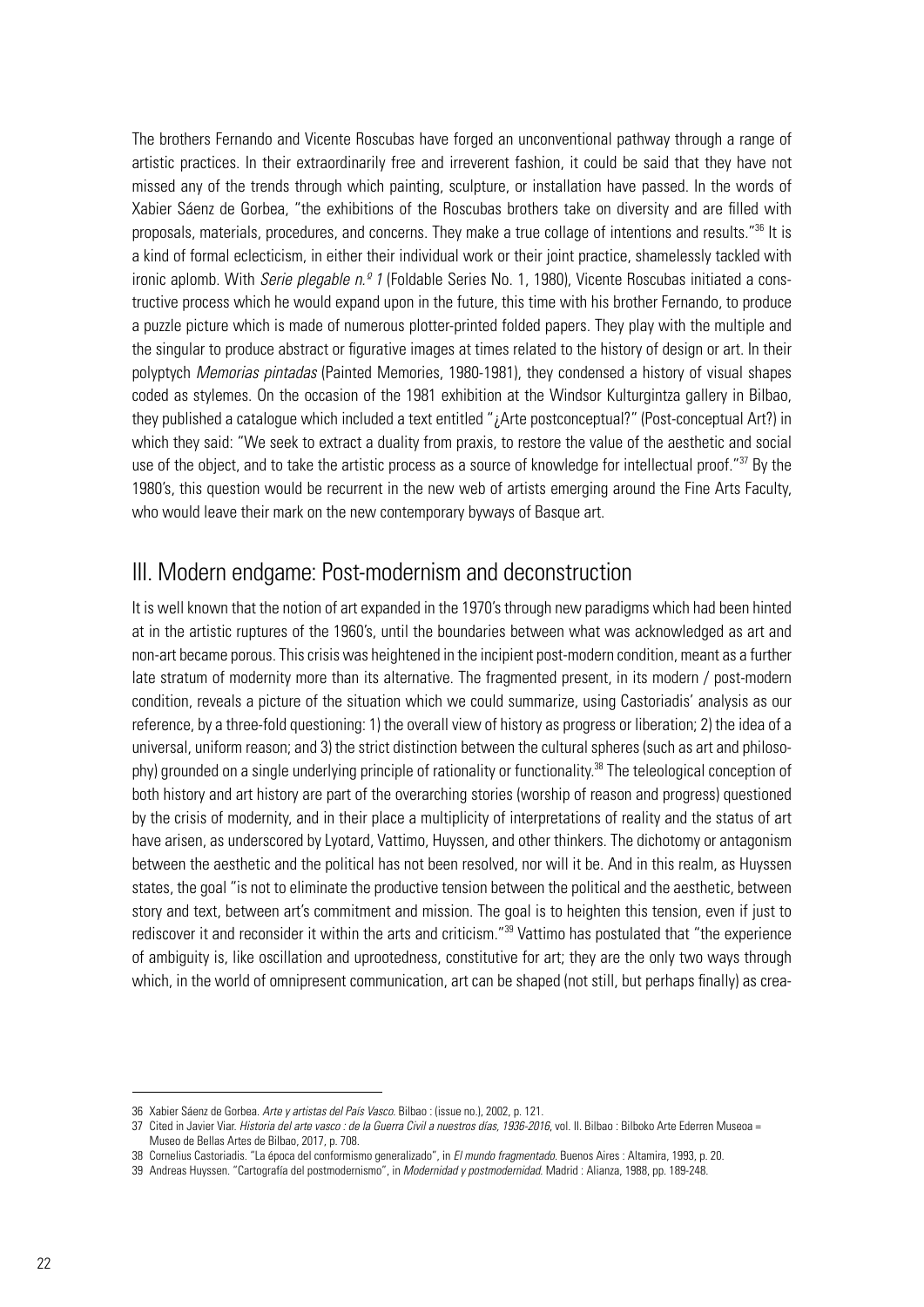

Cover of the book *Propósito experimental* by Jorge Oteiza, 1988

tivity and freedom.<sup>40</sup> This scene of countless intertwined crises is where the condition of contemporary art cannot sidestep its contextualization within a *glocal* scene (simultaneously global and local-national).

The 1980's started with a dislocation of the modern cultural and philosophical landscape, where new world views and crises foster other historical-social temporalities which coexisted in the modern / post-modern scene. In the specific course of the arts, the new situation could be summarized in this way: an implosive dynamic of the very notion of art is accelerated and expanded, and the modalities and their respective disciplinary boundaries are fragmenting and increasingly hybridizing, thus challenging any normative temptation. The volatile boundaries between different poetics and practices—the modern manifesto as action delimiting a given aesthetic and political identity has lost ground—have made it possible for unheard-of *terrains vagues* to take shape in a contemporary landscape which is the home to an art of all the possible arts. César Aira accurately posits that within the international context since 1970, the different modern art movements and their offshoots—including the one that could be called post-modern—are encompassed by the name "contemporary art," which "could be the realization of the teleology of modernism. It is no longer taken to be the harbinger of the future, the future development of time, but instead the plain and simple realization of the present."41 What he calls the "operation" of contemporary art consists of the fact that "everything should be allowed so that what emerges has the liberating value that we should ask of art."<sup>42</sup> In this premise, Aira is related to Adorno—in his essay *Aesthetic Theory* published in 1970, he upheld that everything has become possible in art—by claiming that the new status of art would be "that magma of anything."<sup>43</sup>

The shift towards new paradigms in art, which asserts a specific contemporariness, can be recognized with critical intensity in the shift from the 1970's to the 1980's. Many different factors came into play: the historical-social context showed its limitations and incipient disillusionment, while the specific context of art was interleaved with modern legacies, or with the mythical, conservative brilliance of the Italian Transavantgar-

<sup>40</sup> Gianni Vattimo. *La sociedad transparente*. Barcelona : Paidós, 1990, p. 154.

<sup>41</sup> César Aira. *Sobre el arte contemporáneo*. Barcelona : Random House, 2016, p. 34.

<sup>42</sup> Ibid., p. 43.

<sup>43</sup> Ibid., p. 44.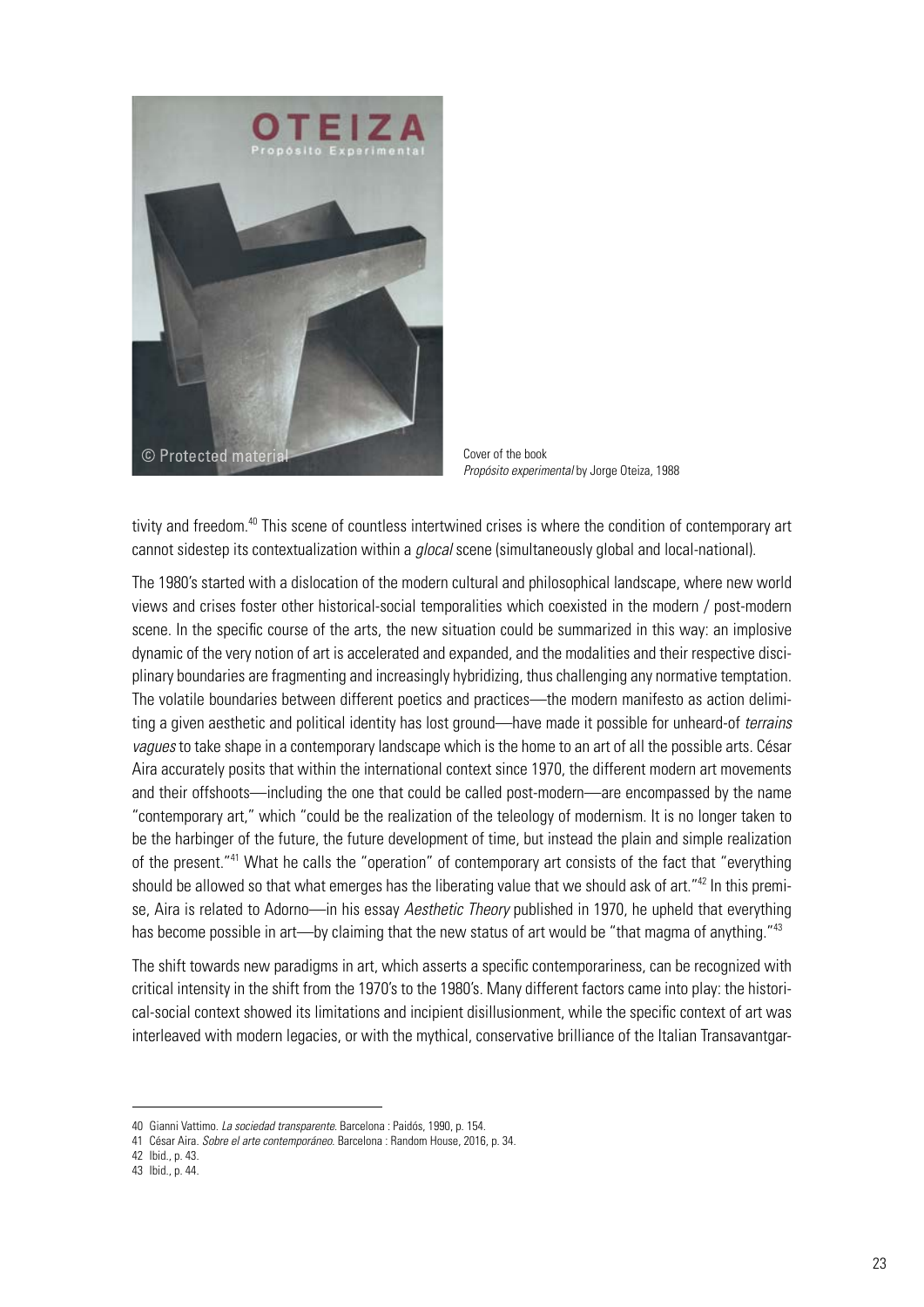de. Other "neo" currents—geometric abstraction, conceptual, figuration<sup>44</sup>—and "post" currents come onto the scene along with crises and paradoxes on the very existence of contemporary art—that same notion would be an "incendiary expression"45 for Marc Jimenez; numerous transgressions on art's own limits and proposals make their appearance, as does an entire universe of speculations and theories that accompany or intervene in artistic practices, as well as in their offshoots and theorizations. Within the specific context of the Basque art scene, all of this was intertwined with the emergence of other generational sensibilities, other experiences and journeys, better knowledge of the international scene—from *Arte Povera* to minimal art, not to mention the different conceptual trends—and other critical reinterpretations of the legacies of the historical avant-gardes. Likewise, the impact of figures like Oteiza and Beuys cuts through different artists. Badiola was one of the artists who has inquired the most into their influence in shaping his own career, and in the careers of others such as Bados and Moraza. The artistic projects of Oteiza and Beuys, with their genuine specificities, were perceived as failed attempts, but "the visionary nature of their aspirations and the intensity of their approaches explain their lengthy shadows (each in their different contexts) on the concerns of art today."46

Within the Basque Country in the early 1980's, a constellation of young artists associated with the Fine Arts Faculty forged a bond of conversations, affects, and stances which became visible under the aegis of the New Basque Sculpture. They most prominently include Txomin Badiola, Ángel Bados, Juan Luis Moraza, María Luisa Fernández, Elena Mendizabal, and Pello Irazu. They are not a group in the conventional sense, nor were they formed with a manifesto; instead, they have a series of elective affinities, journeys, and sojourns abroad, and critical approaches to art—from the constructivist avant-gardes to the conceptual, including Beuys. The impact of interpretations on structuralism, formalism, post-modern thinking, and psychoanalysis fostered this convergence and a certain generational sensibility. In Moraza's words, "we thus emerge from this crossroads of minimalism, conceptualism, and the politics of friendship, or, in other words, from a need to be immersed in the present."<sup>47</sup> And Oteiza, always as a referent for thinking about the theory and practice of art, was an object of fascination and inquiry. The limits that formalized it were the common thread of their debates and inquiries, and Oteiza offered a radical, exemplary case study, since his experimental quest and art laboratory concluded in his abandonment of sculptural practice in 1959 to shift instead to intervening in life. Within the new context, Oteiza's project was not a model to follow, but he did critically inspire them to reach new responses and bear in mind an ethical dimension of their respective projects. In Badiola's words, "regardless of any other reasons, Oteiza abandons sculpture because he literally wrecks it, and this point of uncertainty is the site of the beginning of a pathway to which some of us are committed."<sup>48</sup> In other texts surveying the 1980's, that new generation of sculptors insists on their impact from Oteiza, the main referent of authority in Basque art, as well as the influence from other artists: "We were not interested so much in what Oteiza pursued (a quest for the Basque essence) as in the methods and conceptual tools that he used, which pushed us towards a more far-reaching debate related to the remains of existentialism, but especially with the structuralist debate. In this way, the formalizing theme, either from the artistic perspective (Judd,

<sup>44</sup> A survey of this multiple dynamic of the "neo's" in post-modernity can be found in Anna Maria Guasch (coord.). *Los manifiestos del arte posmoderno*. Madrid : Akal, 2000.

<sup>45</sup> Marc Jimenez. *La querella del arte contemporáneo*. Buenos Aires : Amorrortu, 2010, p. 61.

<sup>46</sup> Txomin Badiola in a conversation with Ángel Bados, in *Lápiz,* no. 99-101, January-February-March 1994, p. 258.

<sup>47</sup> Alfonso López Rojo. "Verbimágenes, constelaciones de complejidad : Juan Luis Moraza", in *Lápiz : Revista internacional del arte*, no. 164, June 2000.

<sup>48</sup> Txomin Badiola in *Geométricos vascos*. (Exhibition catalogue, San Sebastián, Vitoria-Gasteiz, Bilbao, Pamplona). San Sebastián : Sociedad Guipuzcoana de Ediciones y Publicaciones, 1982, p. 30.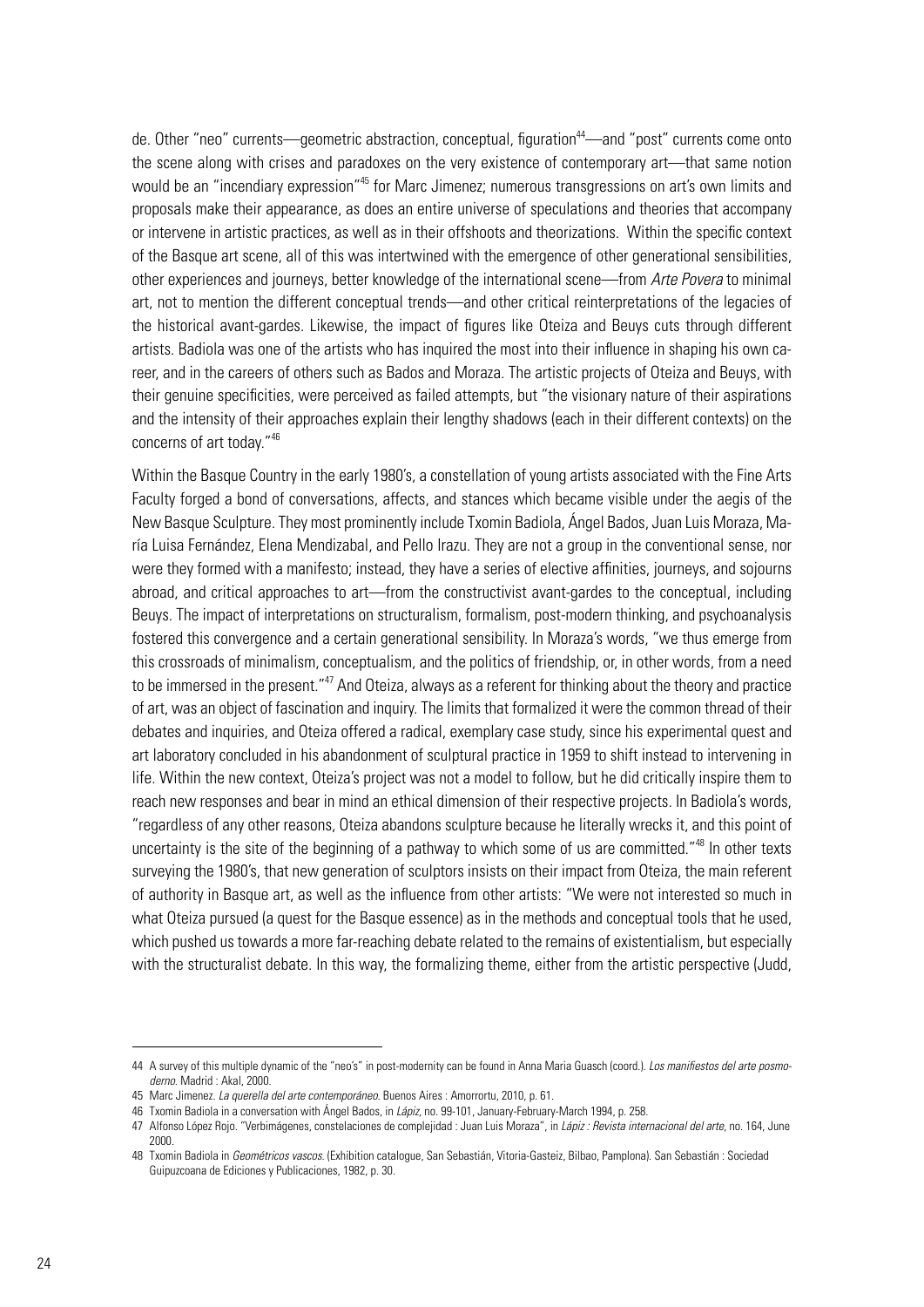

Oteiza in front of the poster for *Mitos y delitos* (Myths and Crimes), 1985 Archive Fundación Museo Jorge Oteiza

Morris, Ryman, Kosuth, Hacke, Art & Language, etc.) or from the texts of Mukarovsky, Barthes, Foucault, Derrida, Menna, Moles, or Eco, or with directors like Godard, all of it mixed up with Oteiza's heterodox approach, pinpointed a precise context where one could debate and work."<sup>49</sup> To Bados, Oteiza sparked contradictory perceptions and was primarily a referent for inquiring into the notion of structure in art.<sup>50</sup> In the case of Moraza and Fernández during their stint in CVA, Oteiza is relevant because of his conception of the art laboratory. The process of expressive streamlining which informs Oteiza's law of changes was appreciated by the young artists, but they did not take it to its ultimate consequences as Oteiza did by concluding his experimentation and abandoning—albeit never fully—the practice of sculpture. The *Cajas metafísicas* (Metaphorical Boxes) were objects of deconstructive appropriation given that they synthesized problems of structure and the final shift from sculpture as mass to an open, receptive sculpture as void.<sup>51</sup>

Basque sculpture, whose top exponents since the mid-1950's had been Oteiza and Chillida, had earned a great deal of prestige both inside and outside the Basque Country, to such an extent that it even became the epitome of Basque art. In the wake of the Gaur group, a second generation of sculptors, including Vicente Larrea, Ramón Carrera, Ricardo Ugarte, José Ramón Anda, Jose Ángel Lasa, José Zugasti, and Iñigo Arregi, remained somewhat faithful to the values of modern sculpture. Formal innovations appeared in the 1980's, spearheaded by the generation of the new sculpture, which would veer towards a new reconsideration of the objectual, the performative, and installation, yet also towards other cooperative dynamics, ethical-political resignifications, and demands for audience participation. Badiola recalls that "that specific generation circulates based on an interest in *roots*, common to Basque art in the 1960's and 1970's, and it comes near the generation of *rhizomes* in full post-modernity."52

<sup>49</sup> Txomin Badiola. "Diez años de extravío (cambios en los comportamientos escultóricos). Notas sobre intenciones y resultados II", in *Zehar : Boletín de Arteleku,* no. 3, March-April 1990.

<sup>50</sup> "I didn't interact with Oteiza much, which perhaps allowed me not to hate him. I was a bit scared of him, yet I also admired him. I have always striven to transmit what is in his writings and works (such as the notion of structure) which enables us to recognize art, beyond its mandates." Letter from Ángel Bados to Fernando Golvano, 19 October 2008.

<sup>51</sup> For an examination of this issue, see Iñigo Sarriugarte. "Del culto a la muerte de un maestro : Oteiza y los jóvenes escultores vascos en los años 80", in *Sancho el Sabio : Revista de cultura e investigación vasca,* no. 25, 2006, pp. 115-138.

<sup>52</sup> Txomin Badiola. "The site for controversy : From roots to rhizomes", in Zoe Bray. *Beyond Guernica and the Guggenheim : Art and politics from a comparative perspective.* Reno (Nevada) : Center for Basque Studies, University of Nevada, 2015.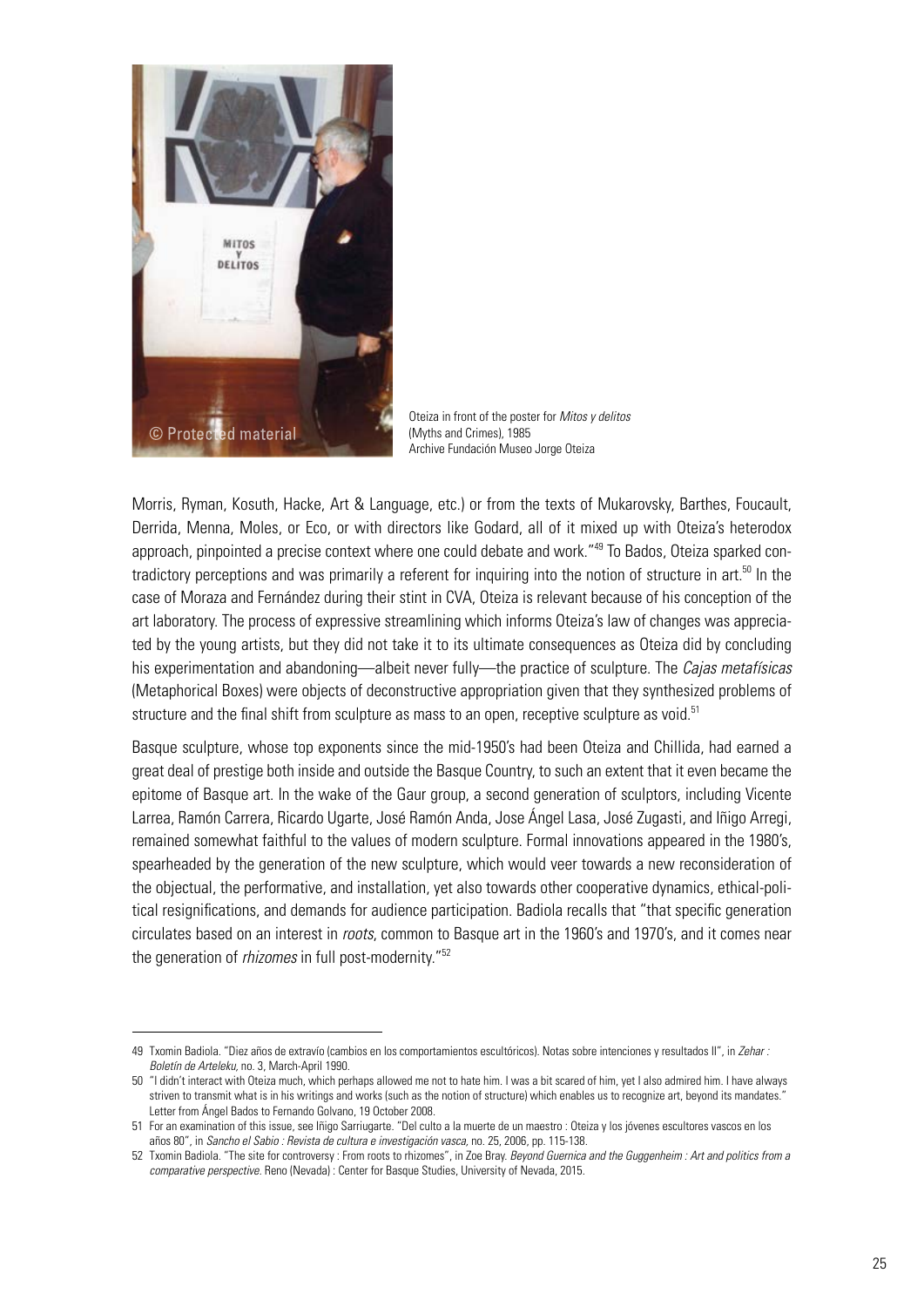Morquillas and the Roscubas brothers had explored new pathways. Nagel had, too. The show *Mitos y delitos* (1985) was a turning point in the new sculpture. In a letter to Badiola (Zarautz, April 9, 1985) Oteiza wrote: "Your works of art are the evidence of innocence which shows the artist as a mythical hero of today condemned as a criminal." To Oteiza, the figure of the hero is a criminal subjected to tests to vindicate himself, while the myth would explain the crime. As a heroic figure in modern Basque art history, Oteiza himself recognized that his crime was rehabilitated with his experimental project. Therefore, it should come as no surprise that issue 2 of the magazine *Metronom*, put out by the gallery by the same name where the show *Mitos y delitos* was held—it was later displayed in the Culture Gallery in Bilbao with a catalogue of its own, which brought together Ángel Bados, Txomin Badiola, Juan Luis Moraza, Pello Irazu, and María Luisa Fernández; José Ramón Morquillas also participated—included those notes by Oteiza written in August 1982. It is common knowledge that he trusted aesthetics—defined as interscience and primordial knowledge—and art—defined as a practical action subordinate to the ontological and normative condition of its aesthetic—to create myths so that the artist himself and the community could cure themselves of their tragic sense of existence. His aesthetic and artistic project had an existentialist discourse, and his creative process entailed a unique alchemy of metaphysical intuitions and rationalist experimentations which were geared towards an aesthetic, moral, political, and religious *telos*. A yearning for the modern project persisted, yet amalgamated as well with existentialist assumptions. From Oteiza's legacy, this group of young artists were primarily interested in his constructivist and experimental postulates, as well as in the importance he attached to structure as a sphere of formal inquiry. Since the 1930's, Oteiza had shown an interest in the structure of the work of art, which would later be expanded in the 1960's when he further explored a structuralist and linguistic approach. Thus, in *Quousque tandem...!*, Oteiza stresses the importance of structure in defining a work of art.53 In the catalogue of *Mitos y delitos,* Badiola mentions a question which is shared by the others: "The crisis in the traditional concept of project of the avant-gardes is obvious today, and yet it can still not be replaced by something that is anything other than a flight forward. The true historical challenge (although the expression sounds obsolete) which art and artists are confronting is the redefinition of this concept (Project) for a new and much more realistic situation in which the concept of the limit is the effective tool for overcoming utopian ingenuousness and, at the very least, rescuing it from the manipulated terrains of the symbol."54 The formalism of his early pieces, like *Cuadrado sólido n.º 1* (Solid Square, No. 1, 1980) and others like *Conspirador* (Conspirator, 1987), gave way to a more complex inquiry into the problem of structure—its purpose was to give substance to the work while he also suggested relativizing it with a poor shape that denied a unitary meaning—and the shift towards allegorical procedures such as those heralded by ¿Quién teme al arte? *(Twins VI)* (Who's Afraid of Art? (Twins VI)) from 1988-1989. This piece is a harbinger of a turning point in the appropriation of furniture and in the ambiguous meaning of modern design. In his subsequent work, the structure of his installations, where the container was the most important element, would provide the setting for narrations, multiple desires on his memory of art, and his melancholy or fictionalizing disputes about the world and existence. This breach, which remains open today, would extend beyond the more specifically sculptural through a narrative and allegorical mechanism. His stay in London (1989) in the company of Pello Irazu and his subsequent extended residence in New York in the 1990's fostered a further deepening in his deconstructive approach. But it is worth noting that in the late

<sup>53</sup> A work of art "is a theme with structure. It is something that is recounted, said, or showed, but that consists, that exists, with something that is its interiority, its organization, its skeleton, or its particular structure, from which its aesthetic value, its being, rises to the theme. The structure, when shown without a theme, as a pure problem, is the abstract." Jorge Oteiza. *Quousque tandem...! : ensayo de interpretación estética del alma vasca : su origen en el cromlech neolítico y su restablecimiento por el arte contemporáneo.* San Sebastián : Hordago, 1983, p. 79.

<sup>54</sup> Txomin Badiola in *Mitos y delitos*. (Exhibition catalogue). Bilbao : Caja de Ahorros Municipal de Bilbao, 1985.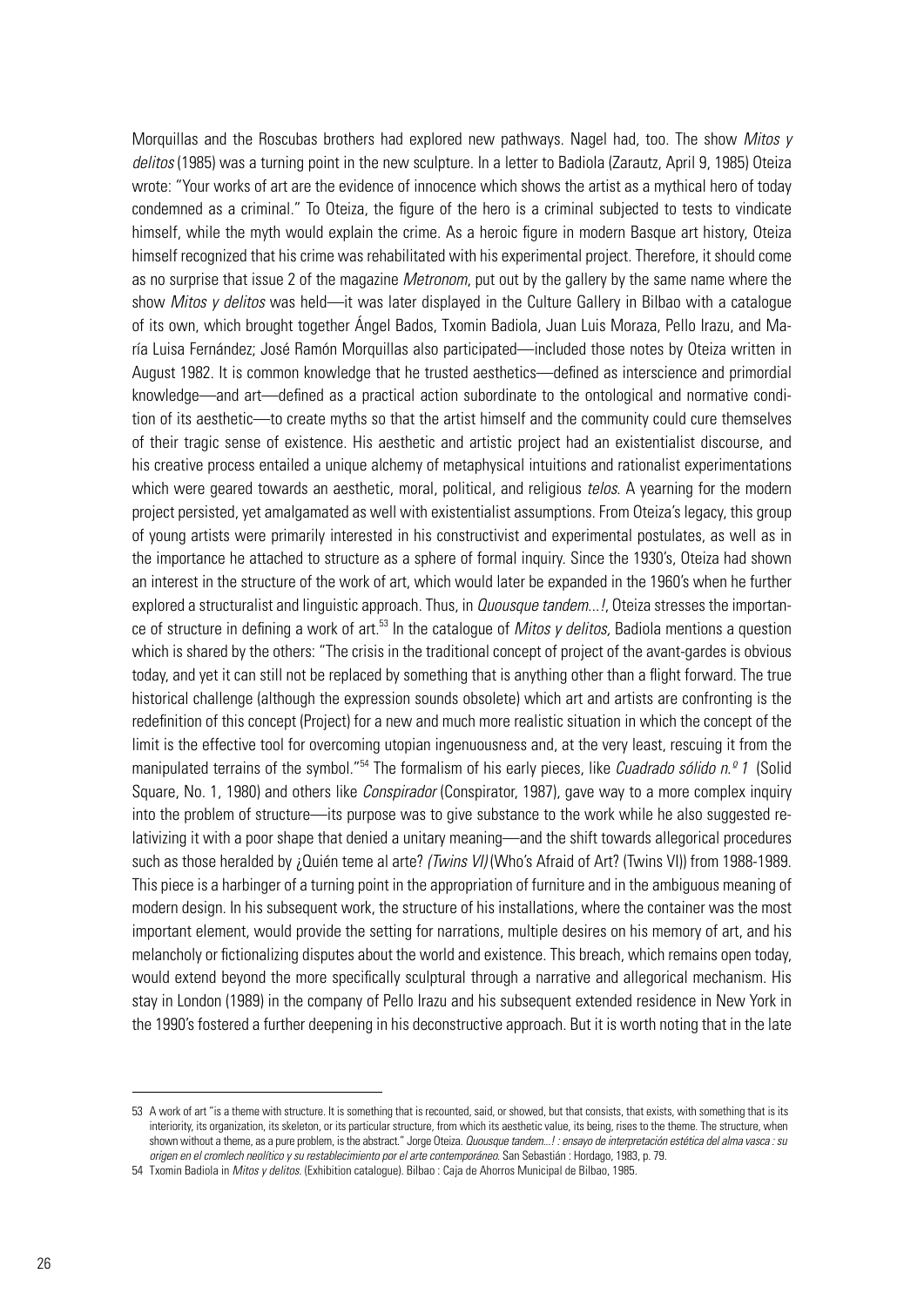

Txomin Badiola in his studio in New York, 1990

1980's, in addition to his pieces and texts, Badiola also curated the first major Oteiza anthology in Madrid. Thereafter, the publication would become invaluable material to learn more about the protean work and personality of this formidable artist.

Ángel Bados presented his first installations with found objects in 1975. In the early 1980's, he made his first pieces in steel to inquire into issues of structure, and he later went on to use materials like wood, wax, and lead. With his move to Bilbao in 1983, he started teaching at the Fine Arts Faculty and engaged with Badiola and Moraza, who were his fellow professors at the time. This relationship had extremely positive consequences for the course of his oeuvre. We have already discussed Oteiza's influence on all of them, since "he allowed us to articulate the issue of structure with the theme, which in my case was almost always sentimental."<sup>55</sup> Structure as the syntax of the object, as the formal dialectic, was a way of gaining distance from everyday reality.<sup>56</sup> This apparent formalism, as if seeking to affirm a specific literality verging on the minimal, can be recognized in series of pieces and boxes in materials like steel, wood, and bronze—which he sometimes painted with acrylic—made in the second half of the 1980's. Beuys is among the artists that Bados respected the most, and in pieces like *Sin título* (Untitled, 1985), which was displayed in *Mitos y delitos*, the echoes of his legacy are clear. To Bados, the job of art is to "provoke short-circuits" of reality, of the space-time relationship, which shed light on the identity or relational truth of things.<sup>57</sup> Pieces and installations like *Sin título* (Untitled, 1987) reveal the operation of symbolization, which he considers the most prized feature of art. That operation is renewed as a melancholy action in endless mourning. The emptiness of these boxes, as abstract as they are real, activates reminiscences of Oteiza's works. There is a memory and an affection for materials that protect: in this case, the steel is coated with copper, as if it were given a skin, a new quality to activate its own phenomenology. In other subsequent pieces and installations, he for-

<sup>55</sup> Letter from Ángel Bados to Fernando Golvano, October 19, 2008.

<sup>56</sup> Interview with Maya Aguiriano in *Zehar : Boletín de Arteleku,* no. 2, January-February 1990, pp. 4-6.

<sup>57</sup> Ángel Bados. "(Cuestiones Técnicas)", in *Zehar : Boletín de Arteleku*, no. 25, May-June 1994, p. 18.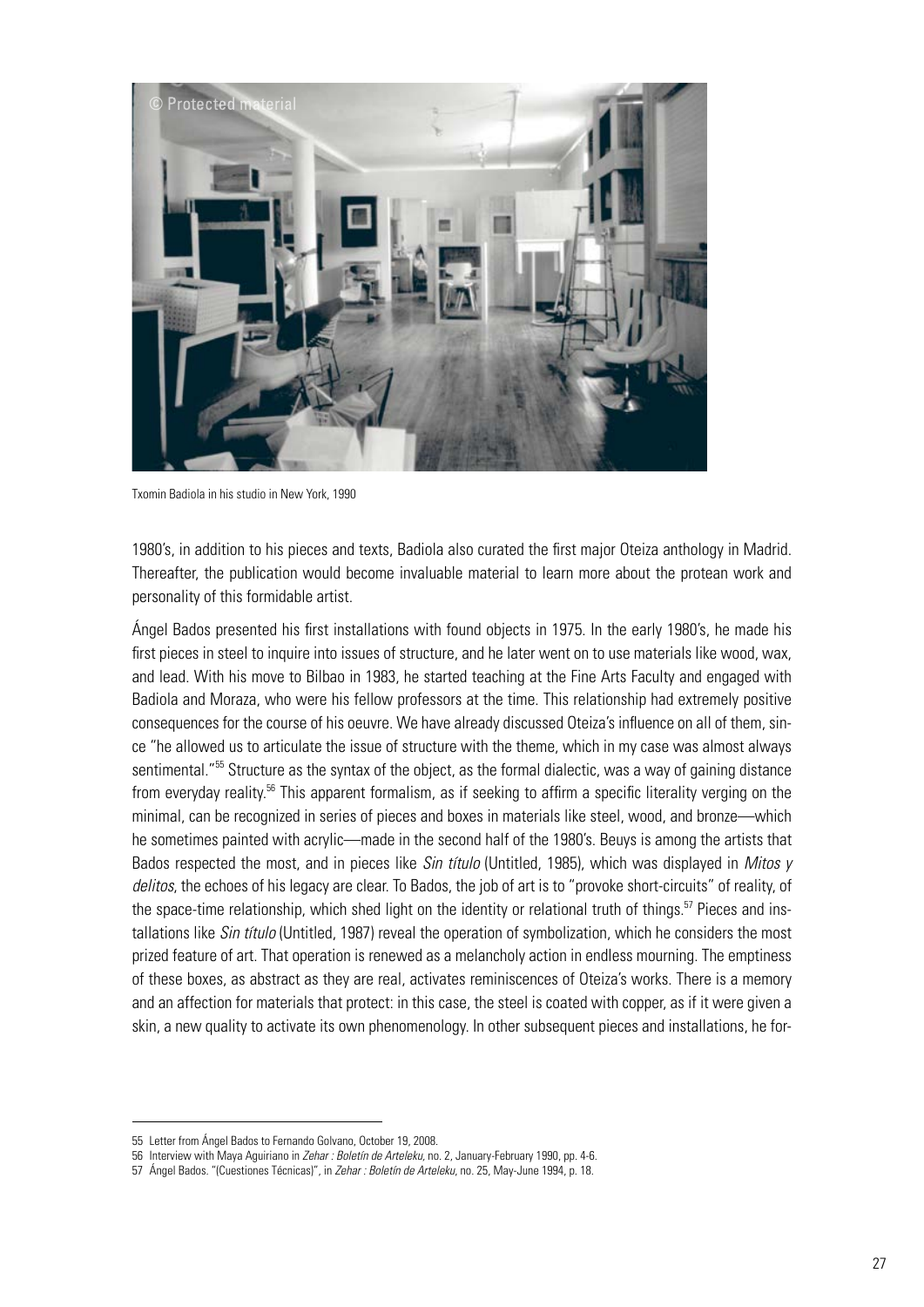

CVA *Cubo* (Cube), 1981 Wood 36 x 36 x 36 cm ARTIUM in Álava, Vitoria-Gasteiz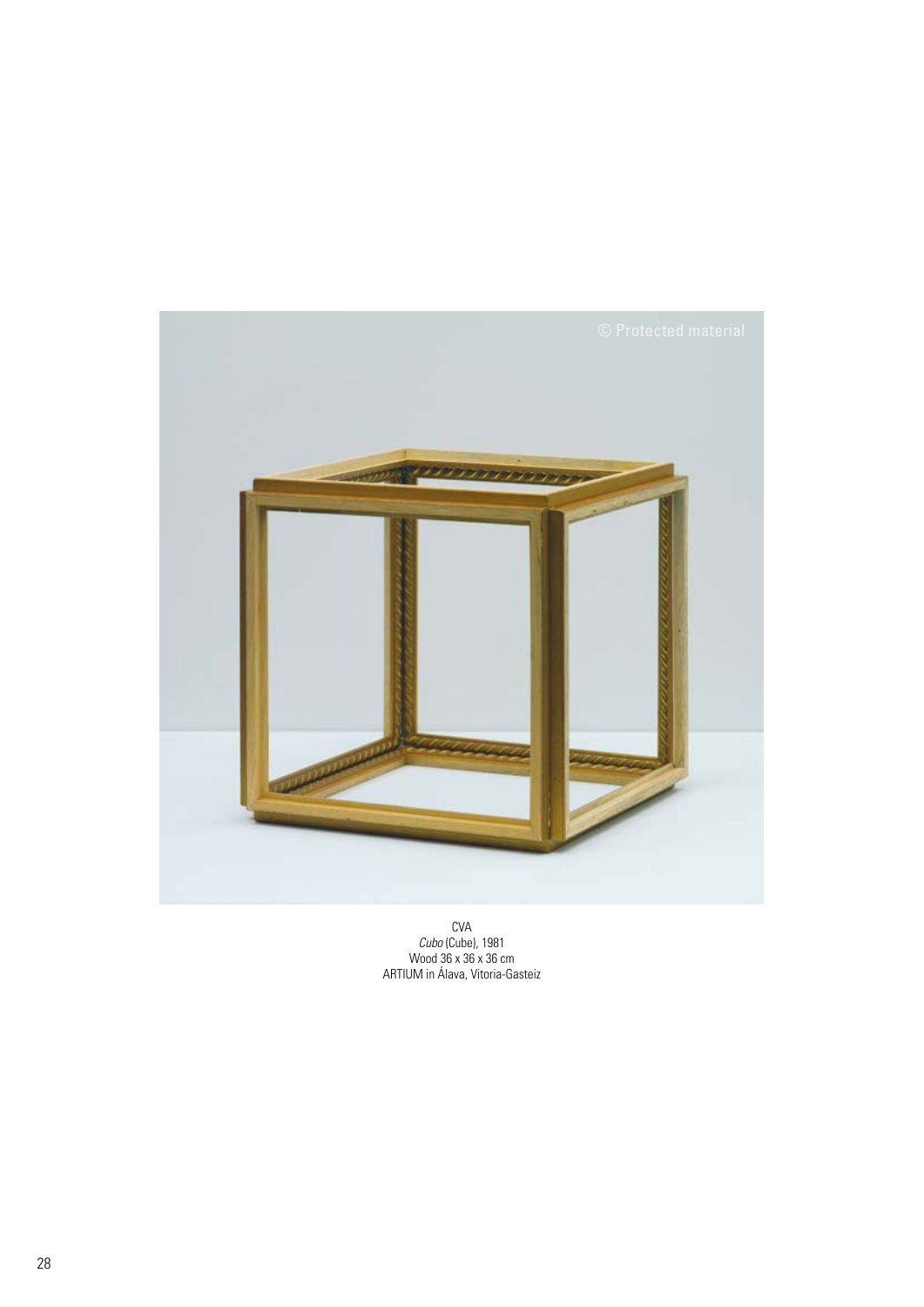ged a dialogue that was attentive to their interpretative conditions within their space, and to the ambiguity embedded in the formal economy of their structure and image.

CVA (Juan Luis Moraza and María Luisa Fernández): What can be said about a collective whose name itself entails a problematic issue? CVA stands for Comité de Vigilancia Artística (Artistic Vigilance Committee, 1979-1985). This apologia of a vigilant moment in human dimensions, of creation and artistic experience, can only be interpreted ironically; indeed, if it is at all meaningful, it simply means to provide us with a laboratory for freedom. So, in this choice of name, the two members are expressing their first stance. Later, other stances would come from their pieces and installations. Their founding, which is also associated with the Fine Arts Faculty and the generational core of the emerging sculpture, is connected to a series of artists and a technical universe which they shared, including Malevich, Smithson, Stella, Manzoni, Kosuth, and Oteiza. But the more intimate experience of their relationship with Morquillas, Bados, and the Roscubas brothers was already there as well. Different echoes of Oteiza can be found in their texts, such as when they write that: "The laboratory of art … has been a place where epistemological automatisms, of this and other kinds, have been challenged. Today we can collect finished experimentations, take the periodic tables as data on the aesthetic components,"<sup>58</sup> and when they write that "contemporary art, in its origin, reduced the problems that in the past were the rising and falling expression to linguistic units, fostering avenues of experimentation of space and time."59 Thus, a structuralist and analytical conception appears that Moraza went on to pursue in his solo career. CVA emerged in 1979 as an artistic enterprise "capable of bringing together personal and impersonal practices: the inspiration of Buren, Kosuth, Smithson, and of Manzoni was floating in the air, as well as of C.S. Pierce and Wittgenstein, Moles and Eco".<sup>60</sup> *Sello de artista* (Artist's Hallmark) was one of their pieces that revealed a parodical irony to certify the true anti-art. A deconstructive action of the convention of the frame and the idea of pictorial representation can be found in *(P)*, a work from 1982. This installation is related to others like *Cicatriù en la matriù* (Scar on the Matrix, 1982) and *Superautomáticos* (Superautomatic, 1983), and, like the flotsam from a shipwreck of the history of painting—as an example of the fine arts—they are described accurately by Javier San Martín: they were "a gilded explosion, a landscape after a battlefield in which the overarching idea—representation—has been catapulted into the air in smithereens."61 The artistic venture of CVA would come to an end after its participation in *Mitos y delitos*, and until today Moraza has thrown himself intensely into art and theory, which he has combined with his teaching and research, as well as curatorial work. He is one of the artists who has most deeply explored the semiological or linguistic shift in art in connection with a psychoanalytical approach with Lacanian leanings. On his own, his new output would be reflected in the exhibition *El sueño imperativo* (The Imperative Dream, Madrid, 1991). Based on his interest in critically addressing the issue of formalism in art, he would end with a notion that he defines as "performance," to wit, "performance collapses formalism, form, but does not formalize. Form, but not mould or formula."<sup>62</sup> Fernández, in turn, would also combine art and teaching. The series *Máculas* (1984-1985), which, just like others during this period, was an attempt to

<sup>58</sup> Alfonso López Rojo, *op. cit.,* p. 119.

<sup>59</sup> Ibid., p. 121

<sup>60</sup> Ibid., p. 105.

<sup>61</sup> Francisco Javier San Martín. "Resplandor dorado : una interpretación italiana de CVA", in *CVA : 1980-1984.* (Exhibition catalogue, Vitoria-Gasteiz, ARTIUM, Centro-Museo Vasco de Arte Contemporáneo; Lleida, Centre d'Art la Panera). Vitoria-Gasteiz : ARTIUM, Centro-Museo Vasco de Arte Contemporáneo, 2004, p. 85.

<sup>62</sup> Juan Luis Moraza. "Arte como cuestionamiento : performa contra el formalismo", in *Zehar : Boletín de Arteleku*, no. 7, November-December 1990, pull-out supplement pp. 8-9.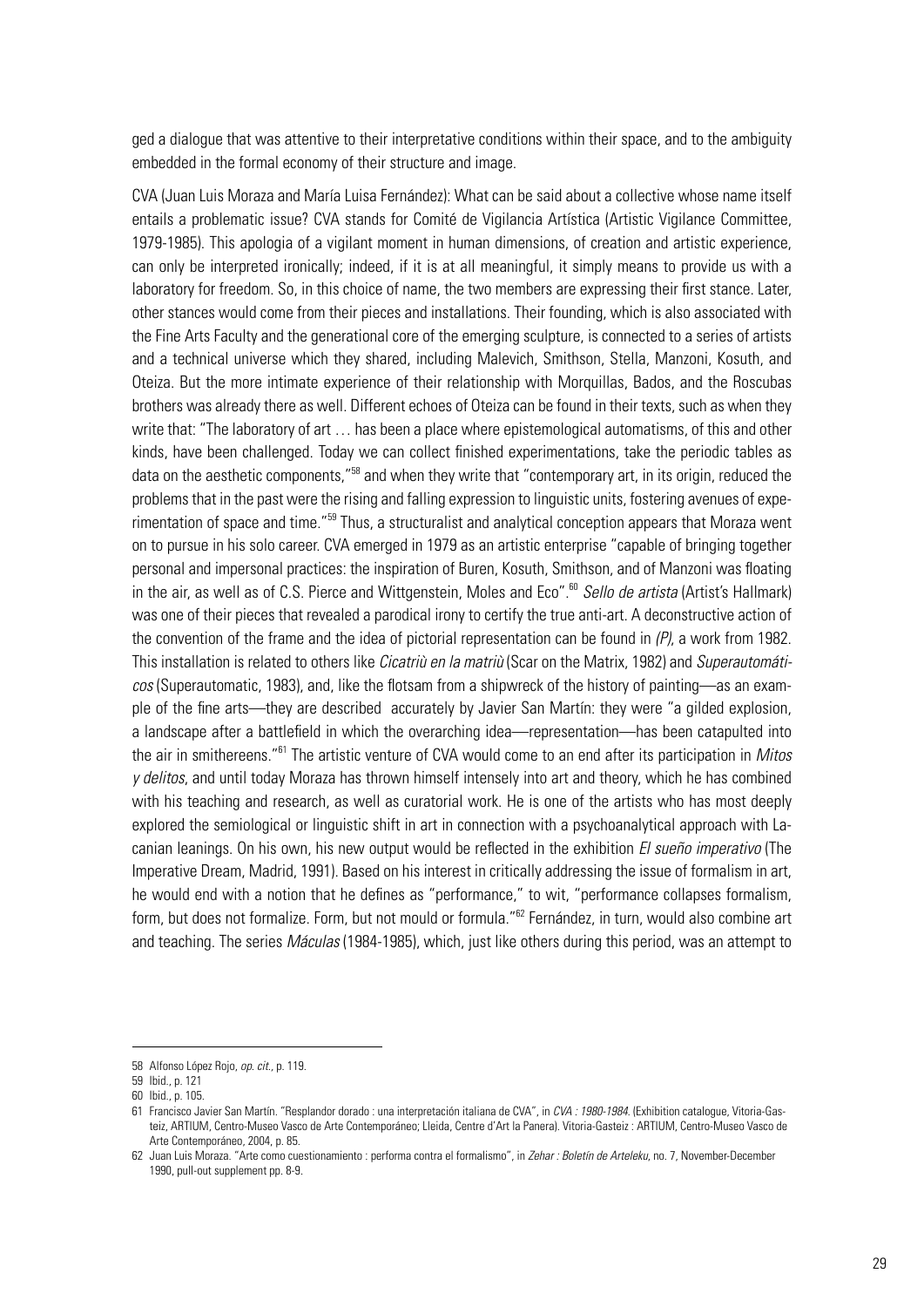"bring part of this landscape to the art world,"<sup>63</sup> was her embarkation upon her own solo career, and one of the most representative pieces from her subsequent output was *Entre el amor y el odio* (Between Love and Hatred, 1987). With a post-minimalist and less normative attitude, she updated a new-objectual sensibility by using diverse materials and colours. A more conscious poetic and expressive density would be revived in her new constructive series.

Pello Irazu studied in Bilbao, where he joined the informal web of friendship, artistic complicities, and intellectual vagaries of the new sculpture. Constructivism, the conceptual, minimalism, the new British sculpture, and Oteiza informed his sculptural sensibility, just as it did that of his colleagues. However, in his case, a formalist legacy from neo-plasticism and a bold use of colour would be somewhat intensely modulated, as seems to be apparent in his piece *Damiel* (1988). Sojourns in London in 1989 and New York between 1990 and 1998—dovetailing with Badiola in his voyages—contributed to his swift access to the latest trends. The boxes he produced in the mid-1980's, such as *Wild* (1987) and *Gante* (1988), bear the deconstructionist mark in relation to Oteiza's sculpture. The minimalism of Donald Judd and his notion of specific object, which seeks to overcome the differentiation between painting and sculpture, were another artistic seam he would mine with critical and artistic passion. He does not avoid showing the strangeness and paradoxes that accompany his constructive genesis. "When I find a form that interests me, I do not act directly; I need mediation. I look for the signs and try to approach them; looking, drawing, and in the process recreating them," he commented in his catalogue *Pliegues* (Folds, 2004). Sculpture, painting, and photography can converge in pieces that mobilize an objectual principle and a certain pleasure associated with a haptic dimension. In this, he has distanced himself from other constructive approaches used by his generational peers. In the ensuing decade, other architectural and habitat-related elements captured his attention. The house as a recurrent motif, as a diagram or sign or primary structure and, ultimately, as a spatial problem, became the object of a new deconstructive play.

Elena Mendizabal earned her degree in Fine Arts, and since 1986 she has been teaching in the Fine Arts Faculty at the Universidad del País Vasco. From the same generation as the aforementioned artists, and a participant in their initiatives, approaches, and practices, she also adopted the theoretical buzz of the different conceptualisms which interested this emerging scene. One of her first proposals was *Sin título* (Untitled, 1983), a ready-made simulated by the reconstruction of one of Oteiza's metaphysical boxes on which she attached handles. This ironic, parodical gesture is comparable to action carried out by EAE that same year, which went far to demythify Oteiza and proclaim the art of the new generation. Along with the conceptual legacy, she was also interested in furniture design, and more specifically examined the post-modern Italian trend, something which she reflected in her subsequent works. In 1985, she held her first solo exhibition called *Las manos quietas* (Still Hands) at the Culture Gallery at Bilbao's CAM, promoted by Morquillas, where her focus on sculpture became definitive: its image opened up to all modalities—analogic, metaphoric, or allegorical—and the presence of the zoomorphic, furniture, and architecture became more prominent.<sup>64</sup> Some critics, such as Francisco Javier San Martín and others, have observed a perverse drift in the geometric shapes of her pieces through additions and interventions.<sup>65</sup> *Melena* (Long Hair, 1986) is a piece displayed

<sup>63</sup> For an examination of her career, Beatriz Herráez's interview with María Luisa Fernández is quite revealing; it was published in *María Luisa Fernández : je, je... luna : 1979-1997 bitartean egindako artelanak = obras realizadas entre 1979 y 1997 = works produced between 1979 and 1997*. (Exhibition catalogue). Bilbao : AZ Azkuna Zentroa, 2015.

<sup>64</sup> "Entrevista Elena Mendizabal - Beatriz Herráez", in *Elena Mendizabal : escultura*. [Bilbao : Elena Mendizabal, 2018], p. 19.

<sup>65</sup> Francisco Javier San Martín. "Elena Mendizabal", in *Lápiz*, no. 69, June 1990, pp. 73-74.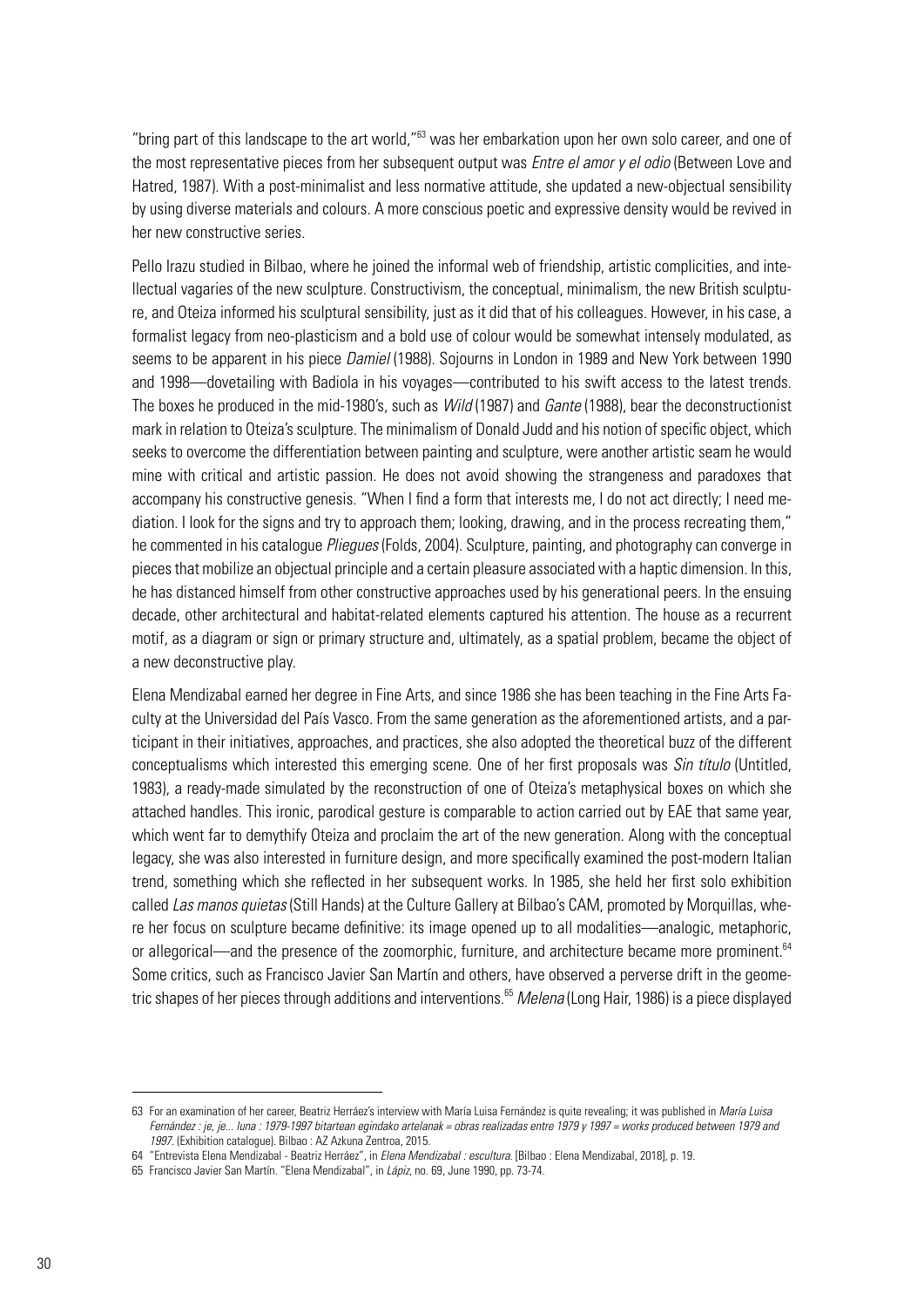

Darío Urzay *Sin título (89-X-I)* ((Untitled) (89-X-I)), 1989 Oil and GloLite on canvas. 185 x 185 cm ICO Collections, Madrid

in this exhibition which affirms a powerful material presence which seems to oscillate between its iconic dimension and its abstracting overflow.

Even though she was born in San Sebastián, Cristina Iglesias has had a tangential connection to the Basque sculpture of her generation. She started her artistic training in Barcelona in 1979, but she completed her studies at the Chelsea School of Art in London between 1980 and 1980. In 1988, she furthered her training in New York. She had an early international presence in multiple shows, and in 1986 she was invited to participate in the Venice Biennale. Her sculptural practice has been associated with a moderately expressionistic legacy which interweaves a diverse range of materials—sometimes with clashing effects—and techniques to reformulate a memory of architectural elements, spatial appropriations that activate an interplay of relations between interior and exterior, as in pieces with lattices or canopies. For example, *Sin título M/M1* (Untitled M/M1, 1987) uses copper, steel, cement, and glass, and through a poetics of the fragment it conjures up a strange habitat whose structure is missing. The architectural or landscape motifs (dead leaves, ivy, climbing plants, etc.) are integrated as strange ornamentation on the walls or drawn on the aluminium or copper surfaces, perhaps to express this sculptor's attention to the relationships between architecture and landscape.

The idea of simulation in the processes of constructing images whose status is ambiguous—paintings that look like photographs, videos created with a montage of images—and the subversion of the conventions associated with representation have always been present in the experimental defiance of Darío Urzay. The hyperrealism from his early period (1982-1985) was already a kind of deconstructive gesture of that "genre," as the image simulated interior spaces where an appropriation of works and authors led to a real effect.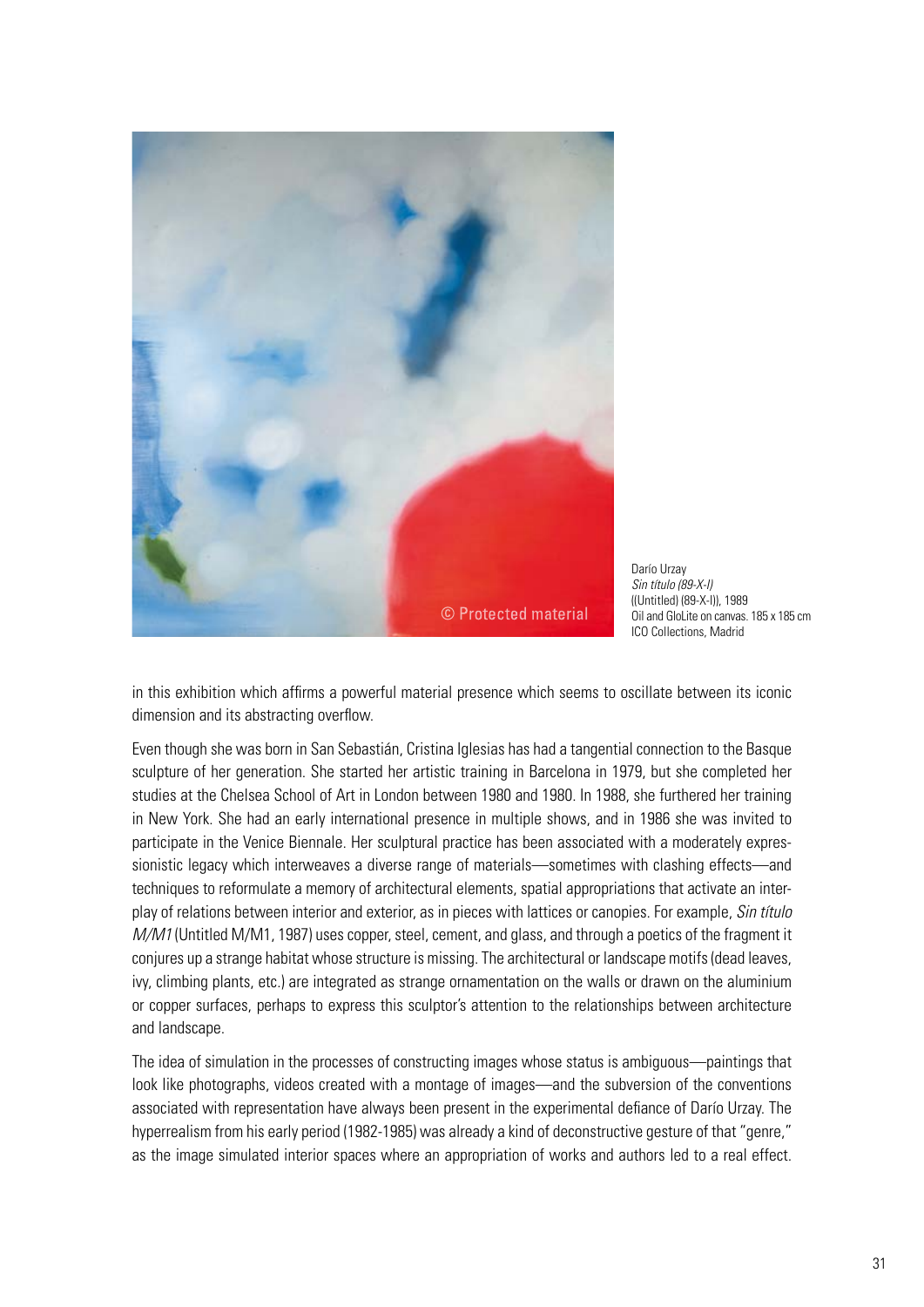

Official opening of EAE (Euskal Artisten Elkartea), 1983

Likewise, the play of images repeated within painting upturned the connection with reality. *La huella* (The Trace, 1983) dates from that time; painted with a range of grays and conjuring a blurred atmosphere, it seems to sketch a melancholy gesture: all image is construction, not a reflection of the real but imaginary creation. The series *Autorretratos dobles* (Double Self-Portraits, 1983-1984), captured with cameras, and *Doble gesto* (Double Gesture, 1990) using pictorial media, questioned the notions of identity and repetition which are also associated with the conventions of images. His residences in London in 1988 and New York in 1989-1994 fostered other experiences and constructive shifts. In the latter city, he left behind traditional procedures and paintbrushes to instead embrace a new technique: liquid pigments are poured onto horizontal boards where they are randomly mixed, leading to organic structures, random shapes that are as strange as they are seductive and then finished with a patina of transparent varnish. Like a hallmark of his images, a formal and ironic frame—there is no transparency between the image and the meaning—Urzay's universe or imaginary microcosm continued to develop in the 1990's with the intervention of digital media. The ambiguity of organic shapes, umbilical cords, and structures with a capillary or venous appearance are common elements in his images, which incorporate mirror effects. The micro becomes a fragment of the macro, mimesis in poiesis, interior in exterior, a veritable atlas of fascinating images can also seem to be perceived as an analogy of Borgian worlds.

Aware that art speaks a language of its own, and that it is impossible to translate it into other languages without falling into multiple aporias, Prudencio Irazabal has persevered in a painting action which is grounded upon a logic of the sensation but no longer refers to any modern lineage and instead addresses contemporary problems of the construction of images and their sensorial and symbolic reminiscences. The abstraction he practices is interested in haptic properties, that is, in arousing sensations that simultaneously attract visual and tactile desire. Distanced from the moral *telos* associated with the projects of the artistic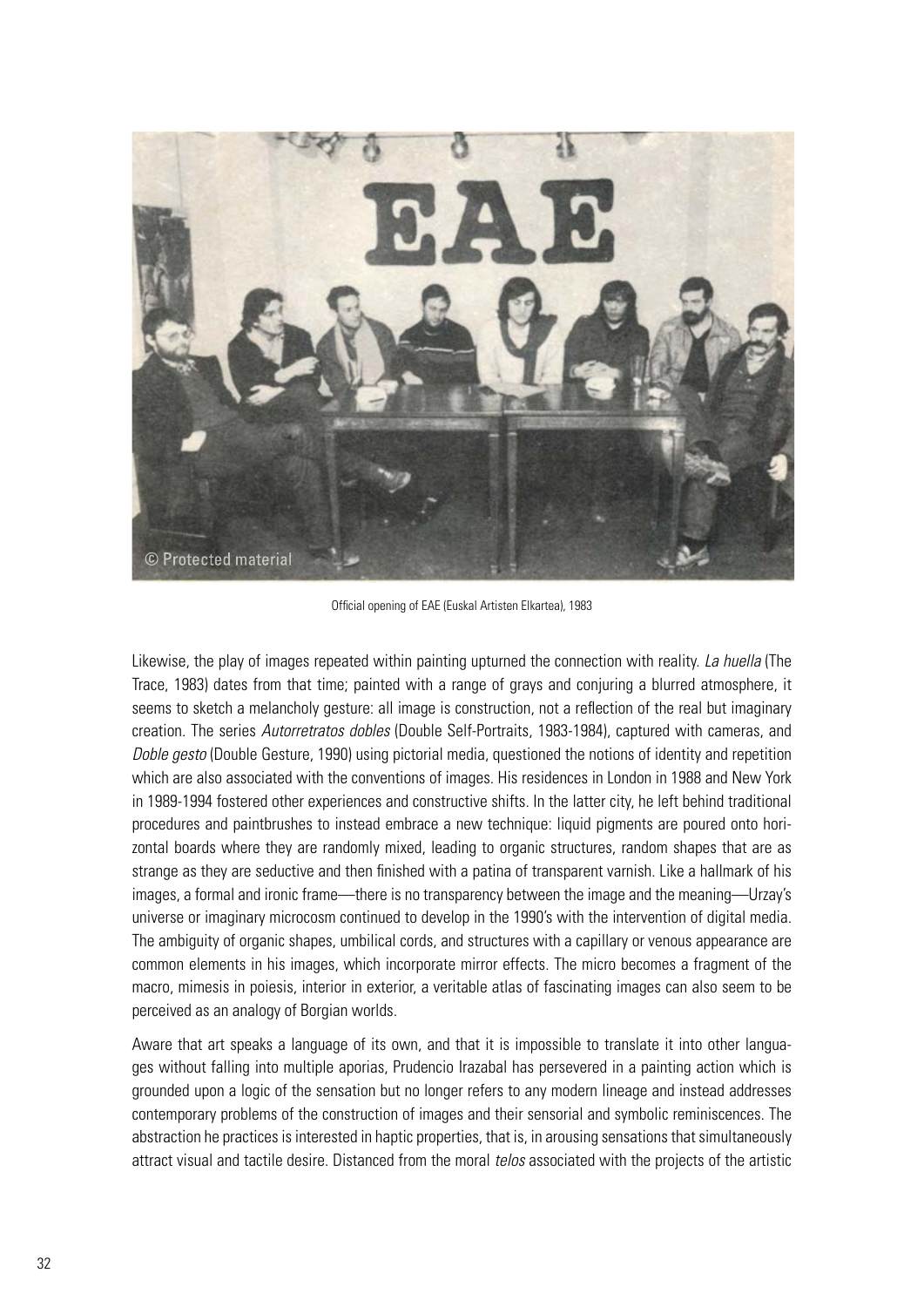avant-gardes, he claims that art does not transform the human being but does allow us to experience the multiple; another subjectivity. He held his first solo shows in 1981, and until the mid-1980's his painting was comparable to American Abstract Expressionism. His attempt to seek a more analytical painting that promoted its material properties—the question of light and density, the use of photographic emulsions, and a kind of formal streamlining—and the metamorphic nature of images were his main concerns in the 1980's.<sup>66</sup> *Foralia* and *Domus Áurea* (Golden Dome), both from 1989, formalize that transition towards a more spiritual and allegorical painting. With a variety of formal manifestations, the byways of pictorial abstraction in the 1980's have been travelled by artists like Iñaki de la Fuente, Inés Medina, Alfredo Álvarez Plágaro, Iñaki Cerrajería, Eugenio Ortiz, and Javier Balda, or, alternating with figurative choices, by Alejandro Garmendia, among others.

The 1980's did not revive the controversies so deeply entrenched in the militant ideology of the 1970's, nor the group tensions accompanied by manifestos which outlined delimitations that became obsolete over the course of time. A new attempt to band together was the association of Basque artists EAE (Euskal Artisten Elkartea) in 1983, whose introductory action consisted—as if the 1970's agitprop leaked into the 1980's—of kidnapping an Oteiza sculpture, *Homenaje a Malévich* (Homage to Malevich) in the Fine Arts Museum of Bilbao in order to give it to the City Hall as a representation of the citizenry. In hindsight, we can better see the mystified militaristic culture behind that "performance," as Txomin Badiola, one of the participants in it, has critically noted: "In the inevitable dialogue, or the contamination, in the time between art and politics, one gradually perceives a flirtation between the language of art and the language of violence. Some artists from the period had already begun to include this kind of image. Artists like Juan Luis Goenaga, in his series *Encapuchados* (Hooded Men) from 1977, or images of torture from the *Euskadi* series by Xabier Morrás during the same period, and from a more corrosive vantage point, the piece *Super Hero Euskaldunzarra* (1978) by the Roscubas brothers. This could be perceived not only in the iconography but also in the structure of some performative actions. A good example of this is *EAE Acción. El Museo* (EAE Action. The Museum) from 1983."<sup>67</sup> At the end of the decade, the forms of involvement between art and politics would change, and the accent would be more on action restricted to language and formal construction and not so much on the primacy of moral, political, and other meanings.

With the post-modern declension in the new contemporariness of art, new disputes and critical forms have emerged—experimentation with and creation of new languages—yet this time without the demand for a utopian civilizing horizon, as some modern avant-gardes yearned for. The crisis of art and its grievances around the institution of art have continued unabated. Since the mid-20th century, art has become a network system, a structure which has proven to be indispensable as a container, an environment. This structure should simultaneously be able to deal with the separation between what is and is not contemporary art, while regrouping its dispersed expressions following some kind of order. And all of this is occurring with disputes between artistic choices, institutions, and markets, yet also with an array of disparate synergies and convergences. The different versions of the idea of deconstruction are an integral part of the incessant questions on form and representation, which were so prominently present in the inquiries by the innovative

<sup>66</sup> A summary of this experimental process can be found in Javier Viar. *Historia del arte vasco : de la Guerra Civil a nuestros días, 1936-2016*, vol. II. Bilbao : Bilboko Arte Ederren Museoa = Museo de Bellas Artes de Bilbao, 2017, pp. 895-905.

<sup>67</sup> Txomin Badiola. "The site for controversy : From roots to rhizomes", in Zoe Bray. *Beyond Guernica and the Guggenheim : Art and politics from a comparative perspective.* Reno (Nevada) : Center for Basque Studies, University of Nevada, 2015. The text, updated and summarized, has also been published in *Gaur, 1966 : L'art basque en résistance = Euskal arte ihardukitzailea*. (Exhibition catalogue). Bayonne : Musée Basque et de l'histoire de Bayonne, 2018.